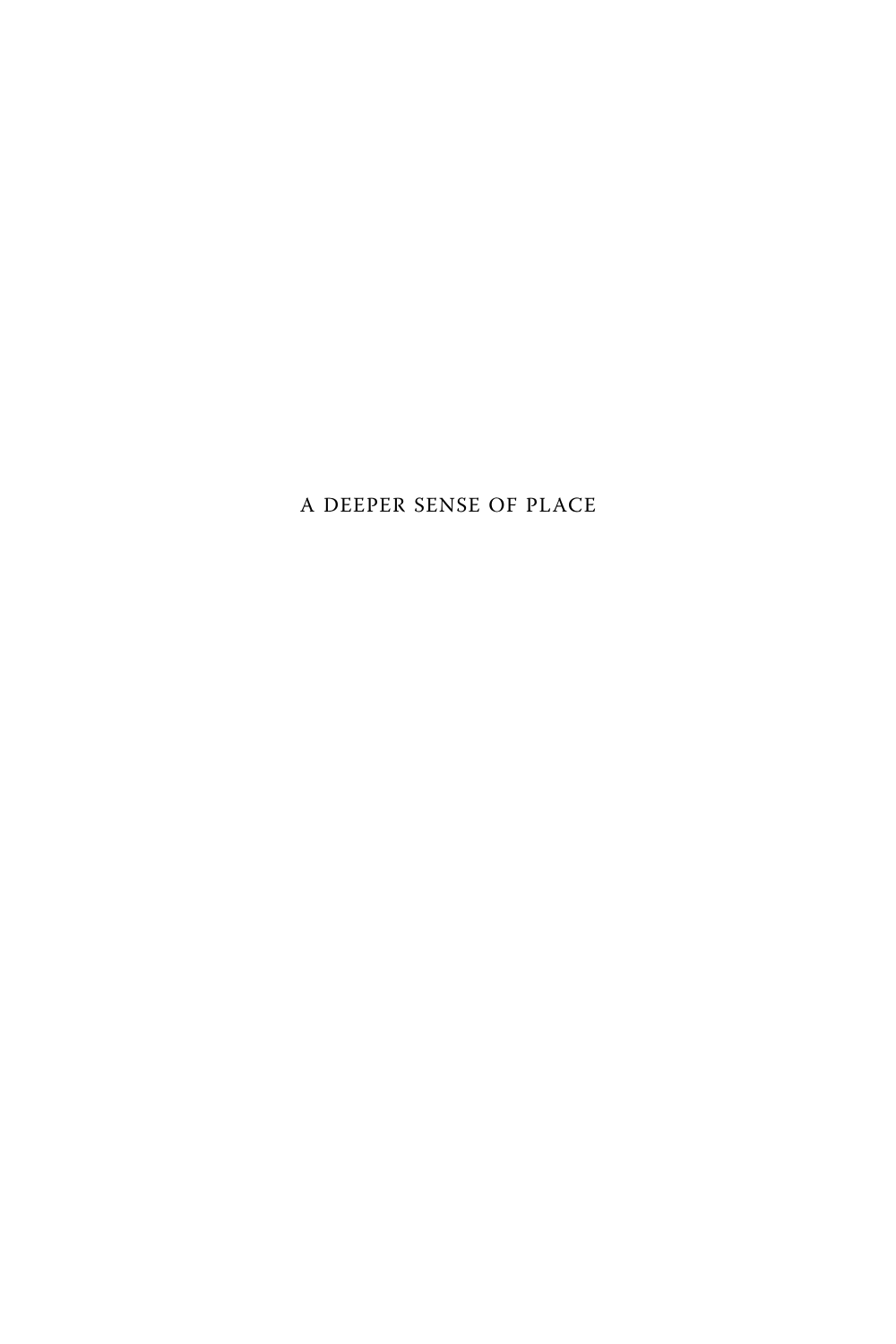# A Deeper Sense of Place

### STORIES AND JOURNEYS OF INDIGENOUS-ACADEMIC COLLABORATION

Jay T. Johnson and Soren C. Larsen



## **FIRST PEOPLES** New Directions in Indigenous Studies

Oregon State University Press Corvallis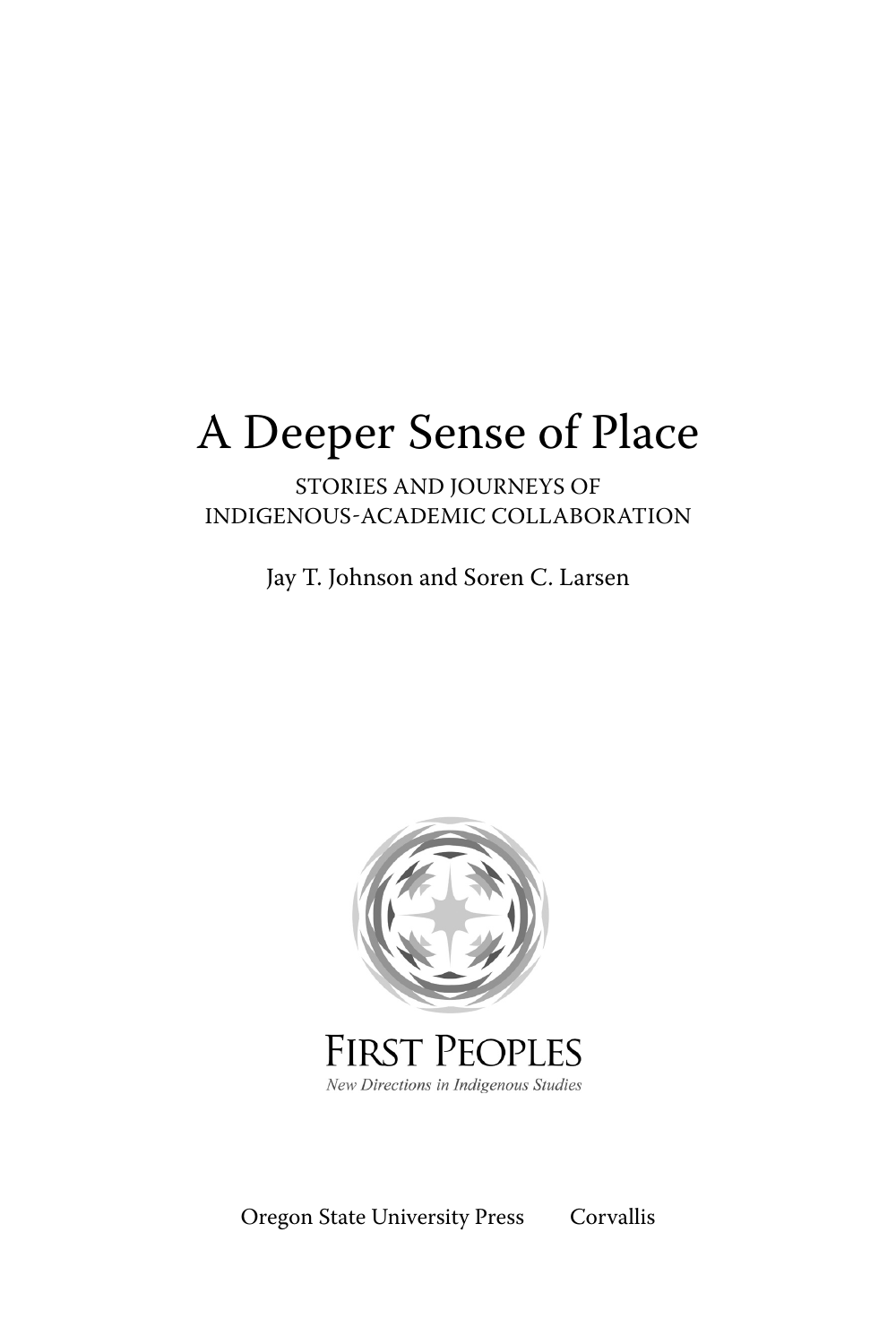The paper in this book meets the guidelines for permanence and durability of the Committee on Production Guidelines for Book Longevity of the Council on Library Resources and the minimum requirements of the American National Standard for Permanence of Paper for Printed Library Materials Z39.48-1984.

Library of Congress Cataloging-in-Publication Data copy to follow

© 2013 Oregon State University Press All rights reserved. First published in 2013 by Oregon State University Press Printed in the United States of America



Oregon State University Press 121 The Valley Library Corvallis OR 97331-4501  $541 - 737 - 3166$  • fax  $541 - 737 - 3170$ www.osupress.oregonstate.edu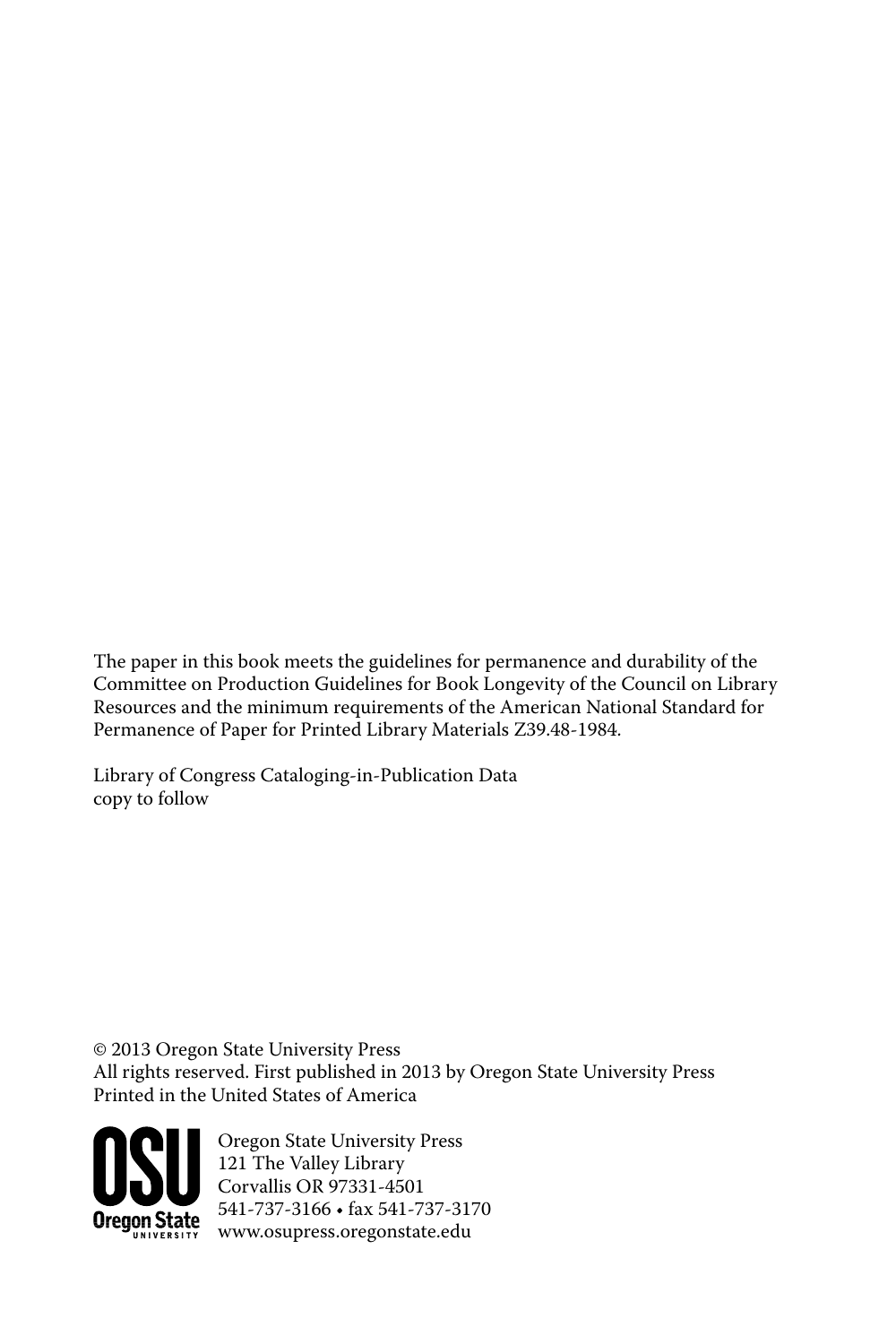# **Reconciling Cultural Resource Management with Indigenous Geographies The Importance of Connecting Research with People and Place**

RICK BUDHWA AND TYLER McCREARY

Although Indigenous peoples have possessed their own ways of knowing and being for millennia, the emergence of studies by researchers trained in the Western tradition that seek to articulate and respect this Indigenous depth of place remain a relatively recent phenomenon. Although there is a long genealogy of colonial research ventures that sought to extend Western epistemic and territorial claims by transliterating Indigenous knowledge into colonial frames (Braun 1997; Milligan and McCreary 2011; Pratt 1992; Smith 1999), emerging Indigenous-academic research is increasingly pursuing an alternate course. Such studies seek to recognize the significance of Indigenous ways of knowing and being, not simply as research data but as frameworks informing research activity (Battiste 2000; Garroutte 2003; Kuokkanen 2007; Wilson 2008). The Indigenization of research methods has been most apparent in Indigenous studies, but recent contributions within geography highlight the important contribution Indigenous ways of knowing and being can make to geographic research (J. T. Johnson and Murton 2007; Koster, Baccar, and Lemelin 2012; Louis 2007; Panelli 2008; Pearce and Louis 2008). In this essay, we seek to extend these discussions through a case study of Indigenous-academic collaboration in cultural resource management (CRM) in northwestern British Columbia, Canada.

Case studies typically revolve around an exploration of a particular community, but in this chapter we flip the gaze and instead investigate the experiences of a particular researcher, Rick Budhwa. In so doing, we demonstrate how research experiences in Indigenous community settings can highlight the shortcomings of governing research paradigms and contribute to the development of alternative approaches that seek to reconcile cultural resource management practices with an Indigenous depth of place. We begin with a discussion of how the prevalent archaeological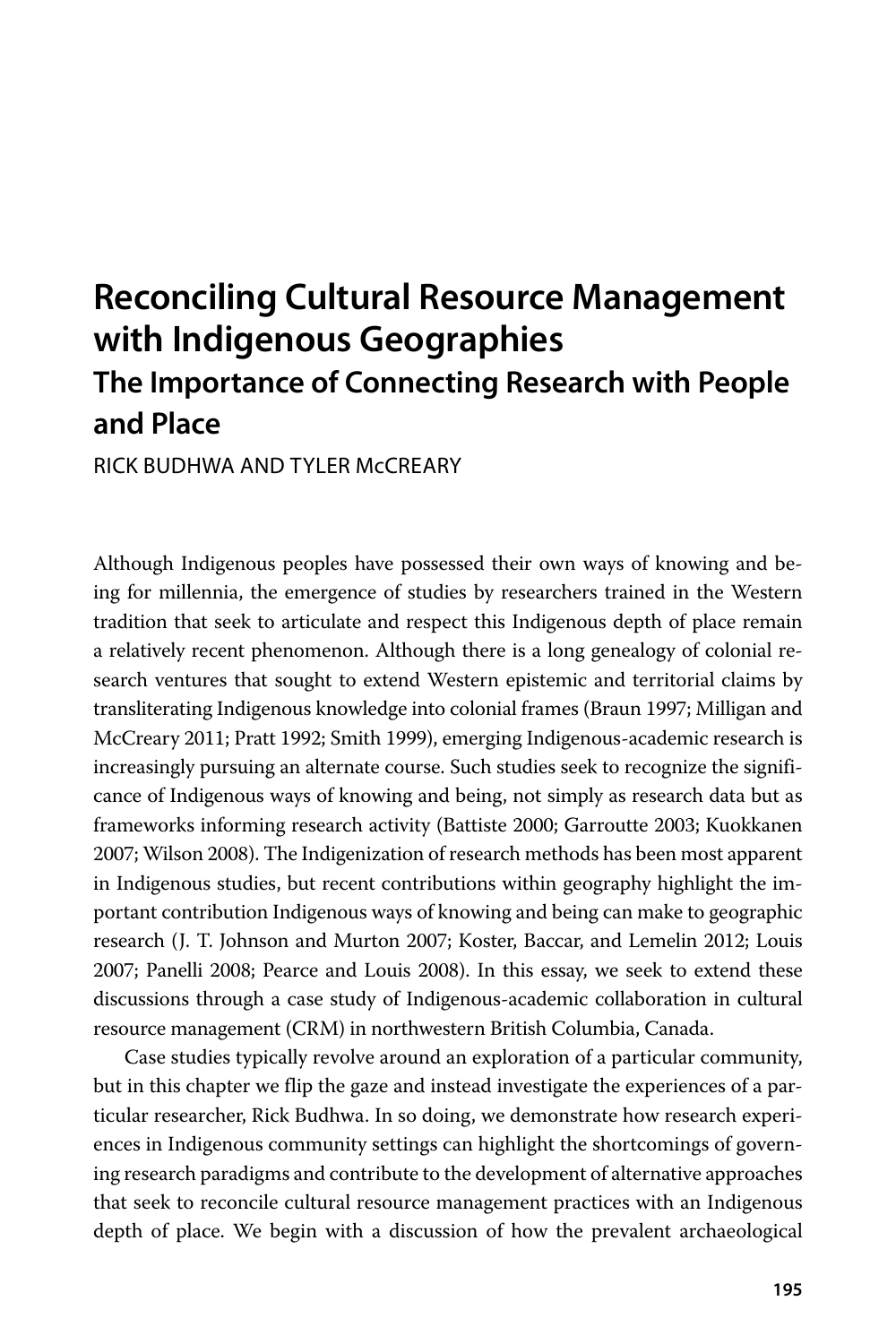lens for research on cultural resource management continues to focus on material aspects of culture and displace understanding of Indigenous cultural resources from their relationships to their broader environment. We extend this with a discussion of the importance of being on the land to Indigenous ontologies, and how these ways of being are constituted through the traditional institutions of Indigenous governance. We then examine how the compartmentalization of dominant research paradigms obscures Indigenous ways of being and knowing. Finally, we explore how Indigenous-academic research collaborations, using a "landed" methodology that recognizes the importance spending time on Indigenous territories and listening to the voices of Indigenous peoples, contribute to alternative research paradigms that seek to recognize an Indigenous depth of place.

Interlacing personal narrative and academic argument, this chapter advances through the interplay between the main body of the text and a series of short vignettes drawn from Rick Budhwa's field notes and research reflections (set in italics). These vignettes illustrate the cross-cultural epistemic and ontological negotiation central to decolonizing research methods. Although this essay is the joint publication of both authors, we have chosen to privilege the stories of cultural immersion that occur in community-based research. We both descend from non-Indigenous migrants to northern British Columbia, Rick being born of mixed East- and West-Indian heritage in Kitimat, and Tyler descending from immigrants to Smithers of predominantly Irish heritage. We both continue to live in the north although we now occupy distinct positions with relation to our research work, Rick based in the community and Tyler out of the university. Although neither of us belongs wholly to the field or the cabinet, our collaboration has in part flourished due to our complementary roles. Despite the importance of library shelves and Internet searches in our work, we have increasingly found that it is the knowledge gleaned from personal experiences working in community that most radically revised our understanding. In developing our arguments about the necessity of interlacing academic and Indigenous epistemologies, we have attempted to integrate abstract theoretical and experiential bodies of knowledge. Although the essay remains the dominant mode of academic expression, Watson and Huntington (2008) have suggested the complexities of Indigenous epistemic spaces are best represented through narrative. Thus, we strategically switch between theory and narrative to elucidate the meaning of collaboration in community-based research.

#### **Researching in the Shadow of Colonialism, or Eggheads and Indians**

Cultural resource management (CRM) may be defined as the multiple processes through which archaeologists and other professionals manage the impacts of the modern world on cultural resources. Watkins and Beaver (2008, 10) define CRM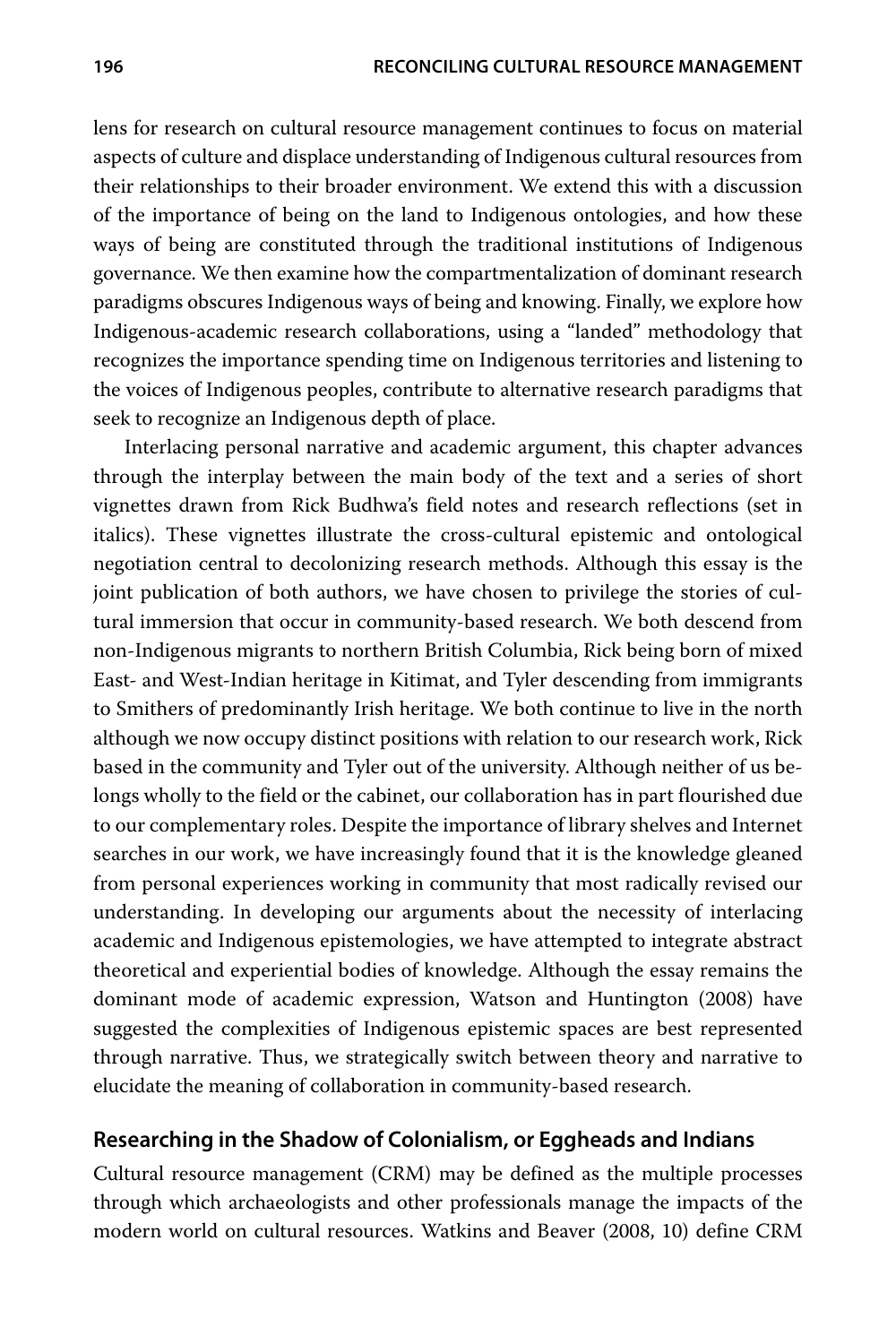as the management of "cultural landscapes, archaeological sites, historical records, social institutions, expressive cultures, old buildings, religious beliefs and practices, folk life, artifacts and spiritual places." There are increasing efforts to integrate Indigenous concerns into CRM practices through instituting consultative processes (Budhwa 2005; Klassen, Budhwa, and Reimer 2009; Fuller 2011). Working with Indigenous communities serves to further challenge foundational binaries separating cultural resource management from natural resource management, as within these communities natural resources are often not easily distinguishable from cultural resources (J. T. Johnson and Murton 2007). For the Wet'suwet'en and Gitxsan people in northwest BC, culture and knowledge are not simply about things but refer to an epistemic space constituted through the social and spiritual relations between animals, environments, and humans (L. M. Johnson 2010; Mills 1994). However, in Canada development projects often equate CRM with archaeology (the study of past human behavior through material remains), echoing conditions Reba Fuller (2011) describes in the US context. In practice CRM often overemphasizes the material aspects of culture, particularly with respect to Indigenous peoples, and has yet to develop a robust approach to understanding the importance of the intangible aspects of place. Thus, in British Columbia, governing approaches to CRM continue to fail to register the full depth of Indigenous peoples' sense of place.

Archaeology remains a discipline entangled with the legacies of colonial research that informed its development. The governing practices of archaeology split Indigenous peoples from their complex cultural, political, and economic relationships to their surrounding environment, fixing Indigenous culture to a fragmented geography of villages and campsites, pit houses and caches, fishing holes, and trail markers. Further, as Mary Louise Pratt (1992, 132) describes, Western research "produces archeological subjects by splitting contemporary non-European peoples off from their precolonial, and even their colonial, pasts." Thus, traditional archaeological practice works to relegate Indigeneity to the past, positioning it as an anachronism and denying the dynamism of Indigenous cultures. Recognizing the connections between archaeology and colonial processes of deterritorialization, Joe Watkins (2005, 433) has suggested that archaeology, as a discipline, was "at least partially complicit in the removal of American Indians from their lands." Archaeologists are increasingly working to decolonize their discipline through more collaborative research processes (Budhwa 2005; Nicholas 2006) and an appreciation of how Indigenous knowledge can supplement their work (Budhwa 2002; Martindale and Marsden 2003), yet as a discipline, archaeology remains at a distance from Indigenous communities and their understanding of their cultural heritage. This is exemplified by Rick Budhwa's experience shifting from the academy to the community: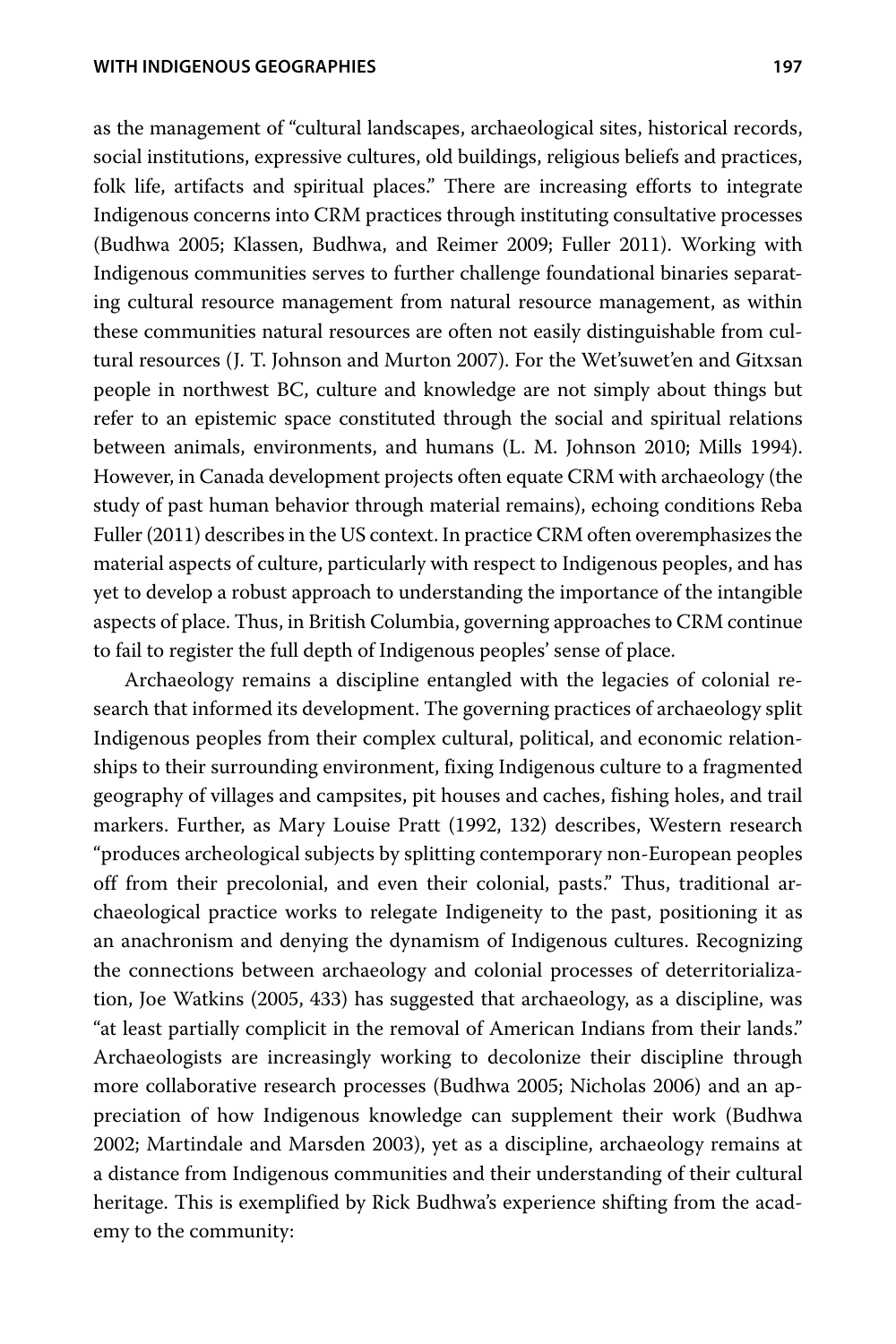What I was taught in graduate school in the 1990s and actually being in First Nations communities and on the land were two very different things. Although I am grateful for my education, and the direction it propelled me, there remained gaps in my learning. Although I emerged from school with an appreciation for the environment, I lacked a serious and profound connection to the land. But it was only after developing relationships with the First Nations peoples of northwestern British Columbia that I was to become aware of this shortcoming.

After graduating in 2001, I was eager to apply my education. I knew about the Wet'suwet'en from books and media, and in May 2002, it was extremely fortuitous that the Office of the Wet'suwet'en (OW) located in Smithers, BC, had an opening for an archaeologist/ anthropologist. The original intention of the OW was to guide the Wet'suwet'en through the British Columbia treaty process. However, by the time I had arrived, the OW's mandate became much larger and inclusive of many other sociocultural aspects of Wet'suwet'en governance and land management. Governed by the Wet'suwet'en hereditary chiefs residing throughout their traditional territories, the OW had developed into a central office for the exercise of Wet'suwet'en governance. Interacting with First Nations and public governments and institutions, including the provincial and federal government, development agencies, and research and educational institutions, the OW developed a significant profile. In fact, working together with the neighboring Gitxsan in the Delgamuukw and Gisdaywa case, the Wet'suwet'en achieved recognition by the Supreme Court of Canada of the evidentiary weight to First Nations' oral traditions. Suffice it to say, I was keenly aware of the OW, and leapt at the opportunity.

From the beginning of my work with the OW, I didn't have any apprehension about engaging their world—I never thought once about maintaining any level of distance, I just did it. I was learning about Wet'suwet'en culture immediately, and this learning process was like no other. I was seeing the world through a different lens that was radically enhancing everything. Being raised by a grandparent, I always respected my elders. But it's one thing to be raised by one grandparent and another thing to be raised by many. That's what it felt like, being surrounded by dozens of grandparents. There was an immediate connection that way. I listened. I heard their stories. And showing that respect got me a long way. These elders continually reminded me of the power of the spoken word.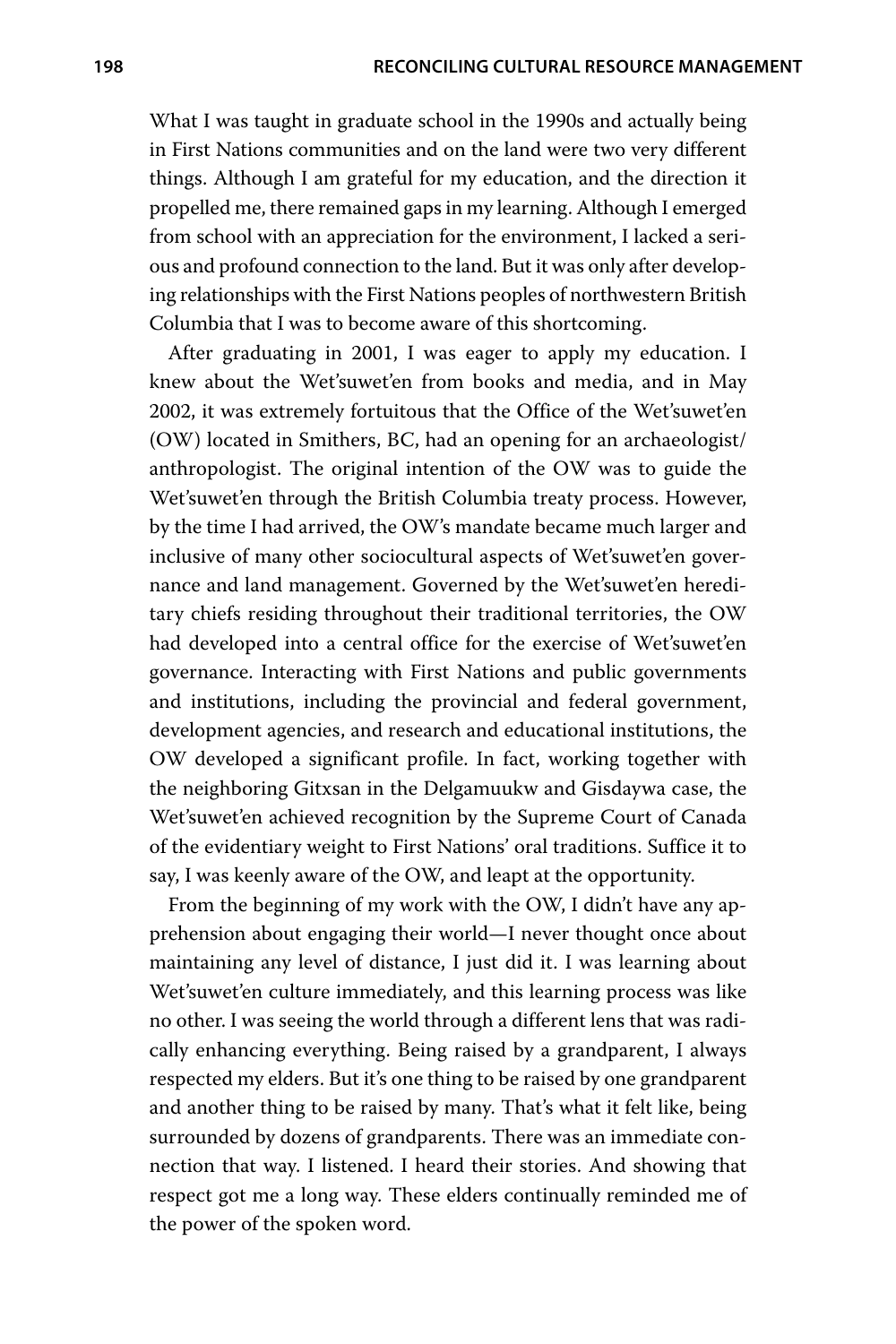It reminded me of how I saw the landscape differently after learning land formation processes when I took my first geomorphology course during my undergraduate studies in the mid-1990s. Where geomorphology brought to life the dynamic nature of the geophysical landscape, listening to people's stories exposed me to the living cultural landscape. Relating to people's connections to the landscape, I started viewing my surrounding environment differently. I began noticing the completeness, the holistic nature of our resource base—all the values and resources that exist on the landscape and how they're connected. It took a while to establish trust, but once that was there, I was immersed in a different world. I didn't plan any of it. None of it was conscious. It was just happened through spending time with the Wet'suwet'en people on the territories.

Through this experience, I started connecting my research to the land and seeing it as one component of the big picture. From the perspective of a First Nations community, what is valued might have no bearing on what environmental scientists suggest. However, within my work, understanding the First Nations cultural landscape became primary, overriding the values that science, industry, and government prioritize. Needless to say, my views were (and continue to be) somewhat different from those of my colleagues who didn't experience that level of immersion with First Nations' culture. I was valuing science less than they were, and instead found myself increasingly pushing boundaries and incorporating other perspectives. I was really focusing on social science and prioritizing First Nations' community values. This is where my sense of belonging, purpose, and place as a scientist and community member began to define itself.

#### **Being on the Land, or Discovering What You Don't Learn in the Classroom**

Indigenous geographies are fundamentally informed by holistic— subjective and material—relationships to territory. As Jay T. Johnson and Brian Murton (2007) note, Indigenous geographies do not reflect the foundational culture/nature dualisms of Enlightenment thought that inform the development of Western geography; instead Indigenous communities integrate their understandings of their culture and natural environment. Indigenous geographies are deeply interconnected with generations of experience on the land. The stories, songs, and symbols of these histories continue to circulate within Indigenous communities. Indigenous landscapes are composed of relationships with physical sites but also a set of cultural essences,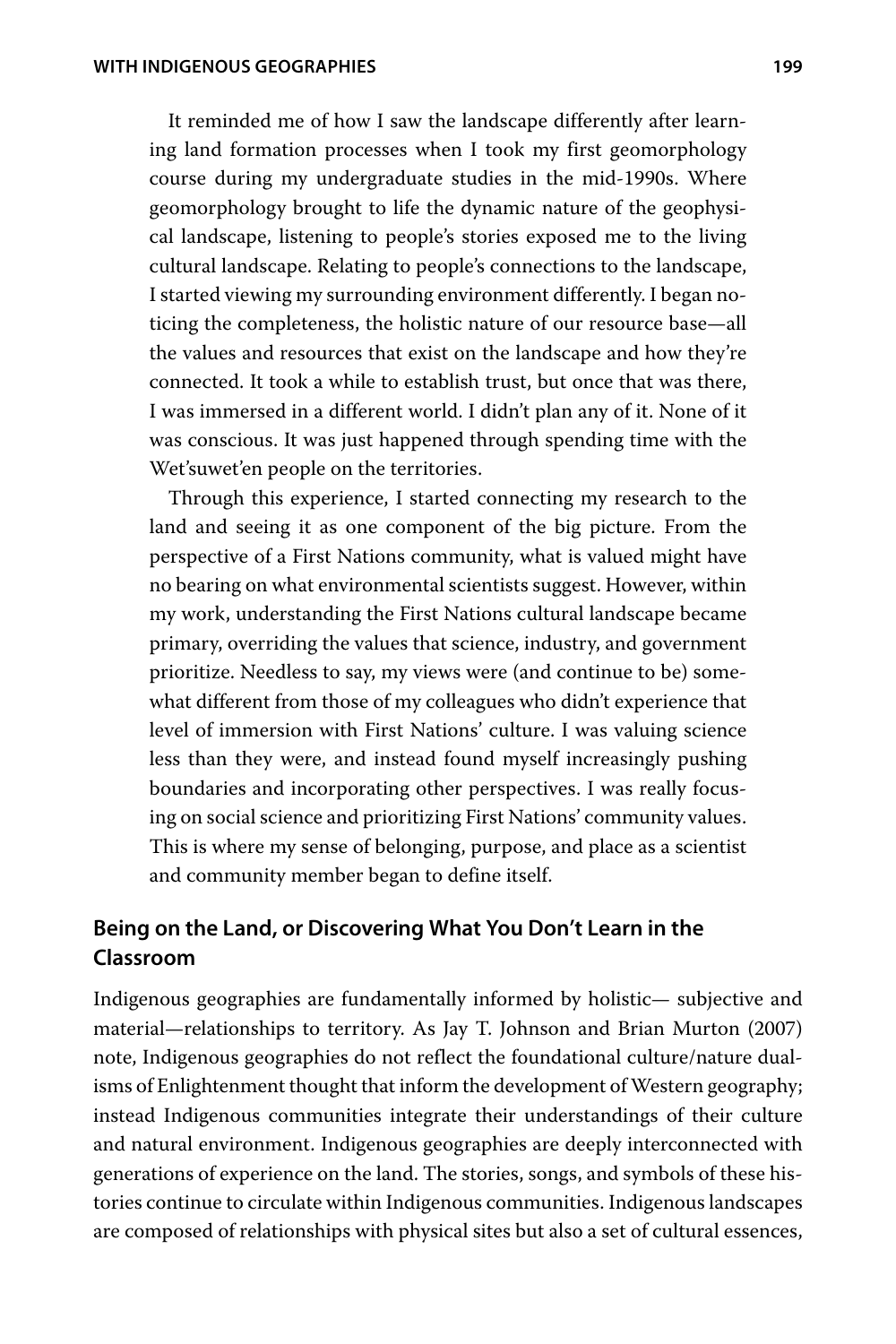intangible structures of belief, that tend to be difficult to bind to a particular location (Pearce and Louis 2008). The matrix of relationships within this physical and spiritual landscape defines Indigenous ways of being.

For Gitxsan and Wet'suwet'en peoples, the relationship to territory is one of reciprocal stewardship between the people and "the land and the life and spiritual energies it contains" (Daly 2005, 271). Being on the land is vital to maintain these reciprocal relationships with the land itself. According to Sterritt et al. (1998, 12), "The process of claiming territory is described as 'walking the land' or 'surveying' it and includes naming mountains, rivers, lakes, and other areas. These names are highly descriptive and reflect a detailed knowledge of the landscape." Being on the land, understanding the rhythms of the land along with the histories and meanings of its occupation, are fundamental for demonstrating a claim to territory through the proper ceremonies. Indigenous relationships to territory are governed by dynamic, interconnected processes in the social, natural, and spiritual world (Henderson 2000, 2006).

These relationships to the land are fundamental to the maintenance of Indigenous collective identity. The Assembly of First Nations (1993, 39) began its submission on the environment to the Royal Commission on Aboriginal Peoples by stating, "The environment is fundamentally important to First Nations Peoples. It is the breadth of our spirituality, knowledge, languages and culture." Gitxsan hereditary chief, Delgamuukw (Ken Muldoe) (1992, 7) explained, "The ownership of a territory is a marriage of the Chief and the land. Each Chief has an ancestor who encountered and acknowledged the life of the land. From such encounters came power. The land, the plants, the animals and the people all have spirit—they all must be shown respect. That is the basis of our law."

The land is the basis of Gitxsan and Wet'suwet'en culture, and their cultural resources remain directly and inextricably bound to their land and its natural resources. Their law and culture, beliefs and values, and the ability to maintain identity as a people remain strongly connected to territory.

For nearly three years (from March 2002 to December 2004), I worked for the Wet'suwet'en hereditary chiefs. It was a change from the approach to research I learned in university. We all had desks, offices and schedules—in keeping with scientific Western society—but my manager was the Lands and Resources Department manager and also a hereditary chief. Sometimes those two hats conflicted. Beyond office work, I was sometimes mandated, on random sunny days, to go out onto the territories and just be. No agenda. No words, really. Just being on the land.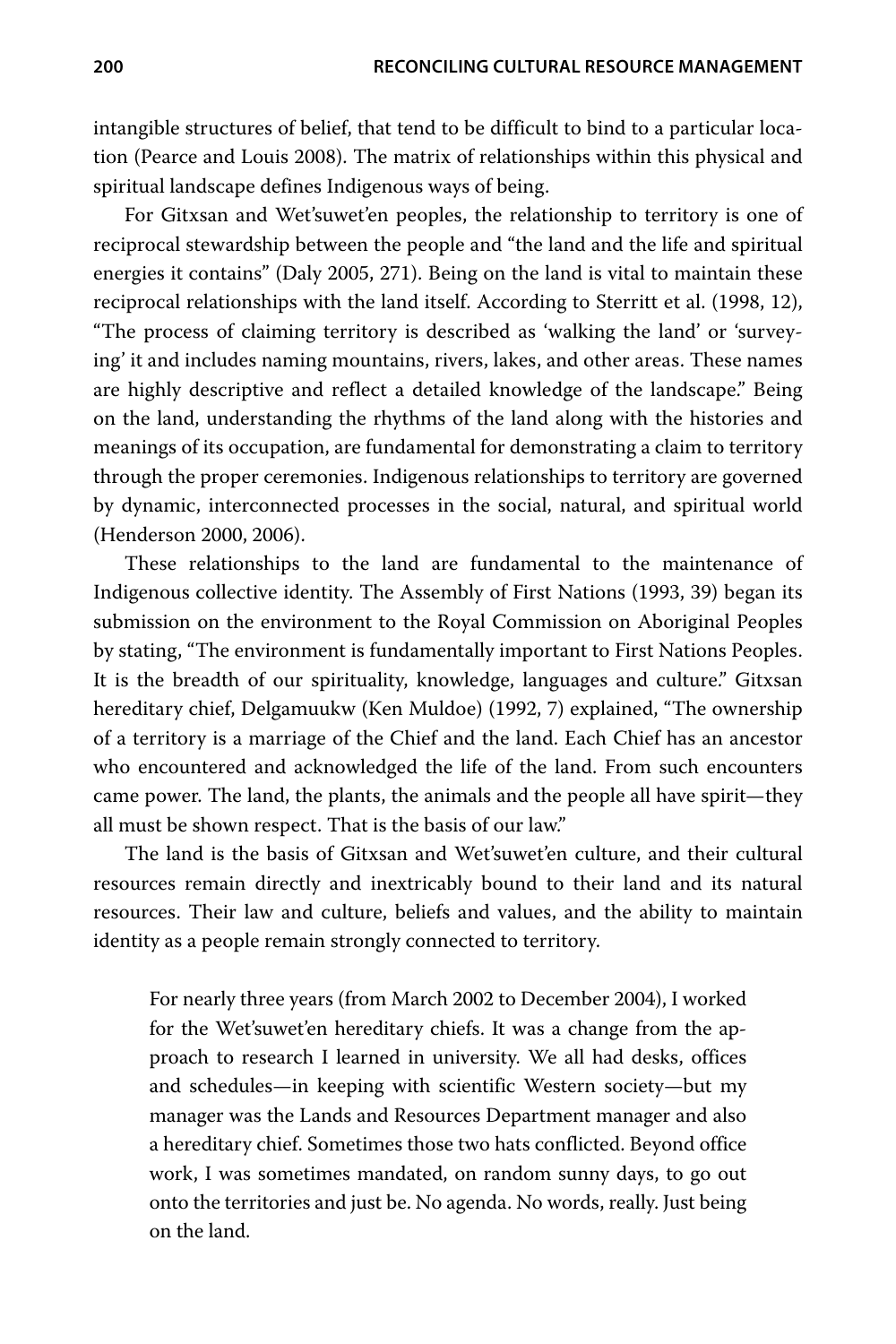The first time this happened, my manager told us we were all going out; we just needed to be on the territories. The "territories" were referred to often. That's how we referred to the land base. I interpreted his request as, "We're going into the field." So, I got ready for the field. I went to the office, got maps, got a GPS, got tools for the field, got my caulk books, my vest, my compass, everything-I was ready for the field.

When I came down to the twelve-passenger van, all the chiefs and elders that were joining us that day were in their normal, everyday street clothes. Some had cowboy boots, but no one looked like me. I thought to myself, "This is not very conducive to good fieldwork," but I was confident in my field abilities. I arrogantly assumed I was even prepared to "care for" some of these folks in the field, if need be. How could someone sixty years old in cowboy boots be as ready for the elements as a thirty-year-old in caulk boots?

Most of the ride out to the territory was spent laughing at me. The chiefs particularly liked the spikes on the bottom of my boots, and were curious if I was planning on spending time on the glacier. I was even asked if my field vest doubled as a life preserver. The teasing and humor, while at my expense, indicated the ways I was being integrated into the community.

Once we got out there, the chief who governed that particular territory welcomed us with a short speech. He reminded us about the importance of respecting our land. After his words, people started walking around. I wasn't really told to do anything. Some people looked like they knew where they were going; others seemed to be leisurely strolling.

That was the first day I actually felt and learned what it was like to just be out on the land, not with a specific purpose, but going there just to exist and let connections happen. That was really eye-opening and important for how I learned to view the territories. That was the day I understood the difference between getting ready for the field and being on the territories.

#### **Belonging, or the Archaeologist Goes Native**

In northwest British Columbia, the local Wet'suwet'en and Gitxsan peoples have occupied their traditional territories for thousands of years and continue to maintain their relationship to their territories through their traditional house system of governance. As Richard Overstall (2005, 31) describes it, their system of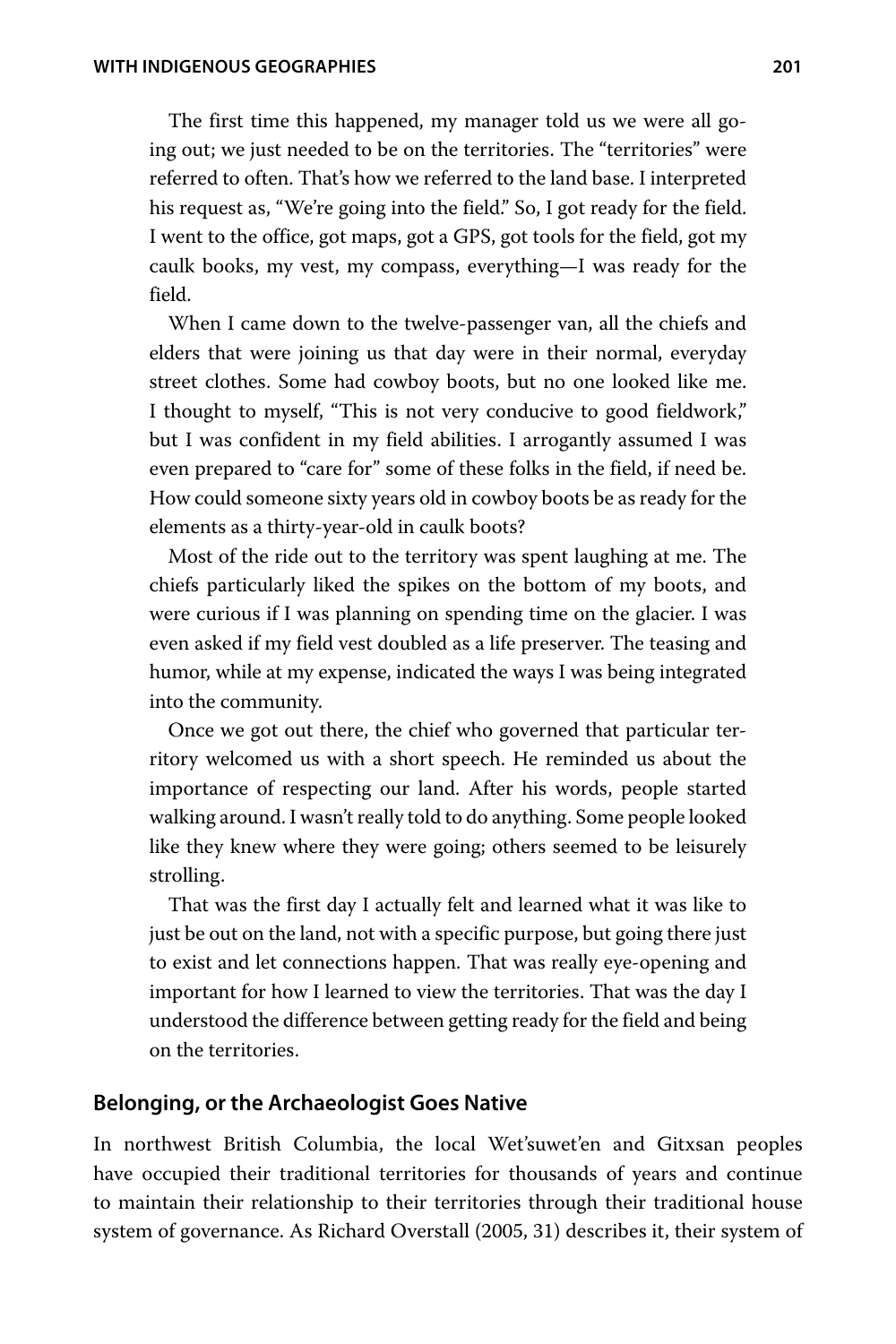territoriality is fundamentally defined by "the power created by fusing the spirit of a reincarnating human line with the spirit of a specific area of land—a partnership in which both the human and the non-human parties have reciprocal obligations and privileges." Each house is a matrilineal kinship group that shares a common ancestry, with distinct claims and relationships to its own particular house territories and responsibility for a number of reincarnating chiefly names (P. D. Mills 2008; Roth 2008). When a house member dies, his or her name is passed on to another member of the house. The Wet'suwet'en concept of law centers "on acknowledgement of the rights invested in ever-reincarnating lineages" rather than individual rights (A. Mills 1994, 24).

Within the feast, the main business of the host house is conducted in the transfer of titles and reaffirmation of a house's relationship to its territories. It is at the feast that chiefly names are transferred down a house lineage after the death of a hereditary chief. Other houses act as observers, witnessing that business is conducted in accordance with the laws. Gitxsan hereditary chief, Ax Gwin Desxw (Glen Williams quoted in P. D. Mills 2008, 109–10) explained,

What the chief is doing is that he is demonstrating publicly in that feast to the other chiefs that he has invited, that he knows the laws that he has to follow for that particular feast, and he is demonstrating publicly that he has land, that he has fishing holes, that he has power, that he has wealth and that he owns the land; and these are my other members of my immediate house. He is publicly telling all the people in that feast hall, that this is who I am, I am chief, I am a high chief, and this is my authority.

In the feast, a house renews social bonds with other houses while reasserting definitional power relationships through the display of "the power of life in all the creatures and the land itself" (P. D. Mills 2008, 120). Edward Chamberlin (2000, 127) recounts how a Gitxsan hereditary chief, astonished by claims of forestry officials to Crown jurisdiction over Gitxsan traditional lands, condensed his discomfort into a question: "If this is your land,' he asked, 'where are your stories?" The stories, songs, and crests of a house work to establish that house's connection to their territories. Performances in the feast reaffirm a house's connection to the spirit of the land, and through this affirmation its title to those lands.

In this way, the feast is a central institution for the social and political maintenance of the relationships between Gitxsan and Wet'suwet'en houses and their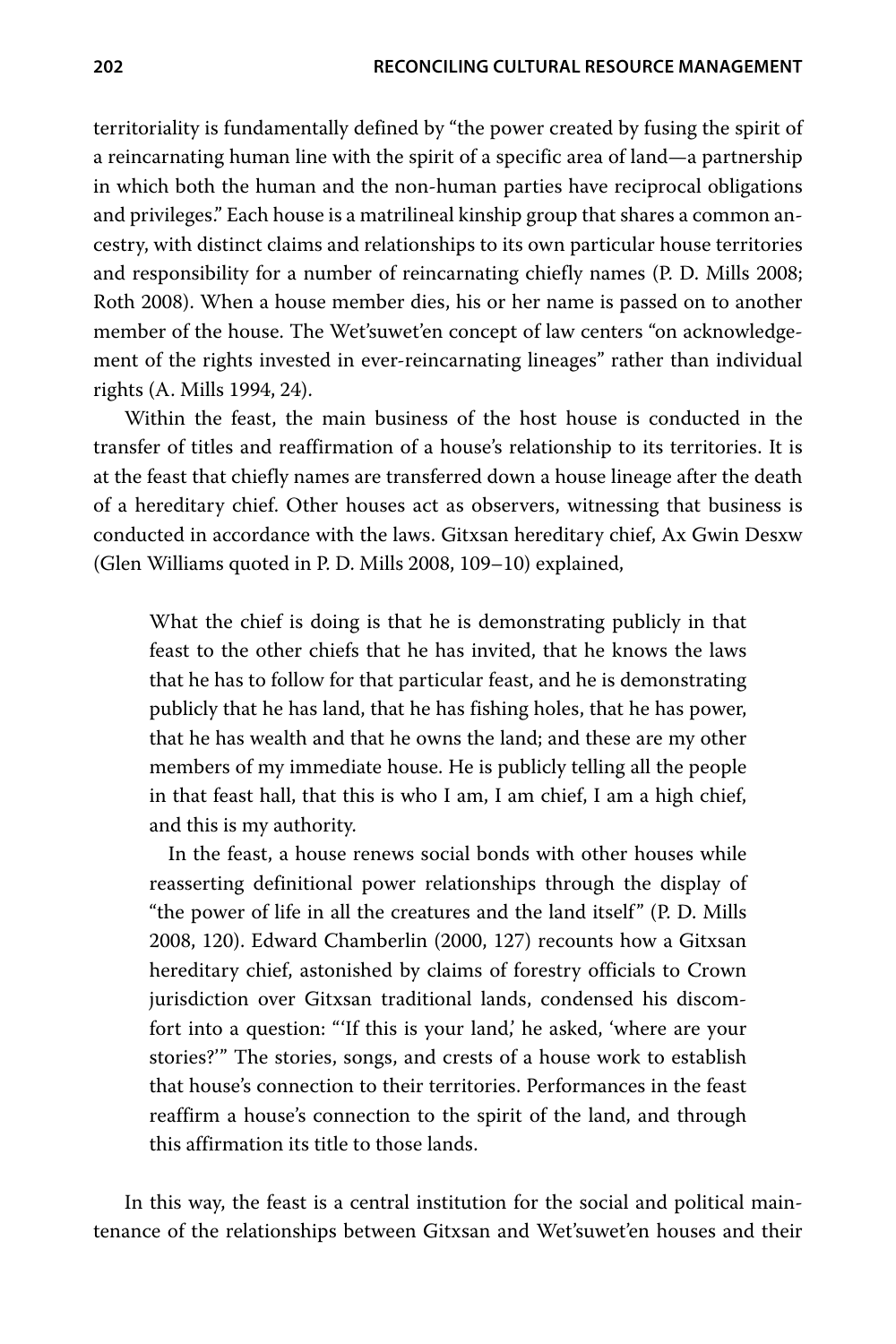territories (Daly 2005). Antonia Mills (1994, 38) describes the feast as "a forum in which Witsuwit'en law is both enacted and upheld." The feast determines how territory is owned and used, and provides structure to the practice of Wet'suwet'en and Gitxsan governance. This extends to interactions with researchers.

In May 2006, I was adopted into the Cas'Yex (Grizzly House) of the Gitdumden (Bear Clan) of the Wet'suwet'en. This has been one of the great honors in my life thus far. I had always known what the feast system meant to First Nations peoples, specifically its centrality in their epistemology. However, being involved to this degree exposed me to another level of intimacy with Wet'suwet'en culture.

The feast that was held had two purposes: payback and adoption. In the payback portion, chiefs and clan members collected money and paid back other clans for previously borrowed resources. In the adoption portion, it was announced that Roy Morris, House Chief Woos of Cas'Yex, was adopting me into his house, and that from that point onward, I was to be considered a clan member, just like everyone else.

I will never forget shopping for the "resources" that I was to give away to anyone who witnessed this event. This is one of the aspects that many non-Native people don't understand, that a person's wealth is measured not by how much they accumulate, but rather how much they give away. My chief informed me of what I had to buy (items such as teacups, towels, blankets, drinking glasses, as well as other useful household items). As I shopped for these items, I remember thinking how interesting it was to see how the feast system remained intact, but the resources that were involved had changed over time.

During the feast at the appropriate time, I "gave away" all of the items I brought to those in attendance (the chiefs, then distinguished members of the clans, and finally any other witnesses who were in attendance). I shook each person's hand, expressed my gratitude for their acceptance of me and their attendance as a witness. Each person, in turn, impressed some words of wisdom upon me. It was a profound experience that has added yet another layer of depth to my perspective of our landscape and the resources within it.

Since my adoption, I am regularly teased about being more "Indian" than the Wet'suwet'en, since my mother is of East Indian descent and my father is from the West Indies, and now I am adopted. Many times, in jest, chiefs and clan members refer to me as "the real Indian." While this teasing highlights the increasing level of community acceptance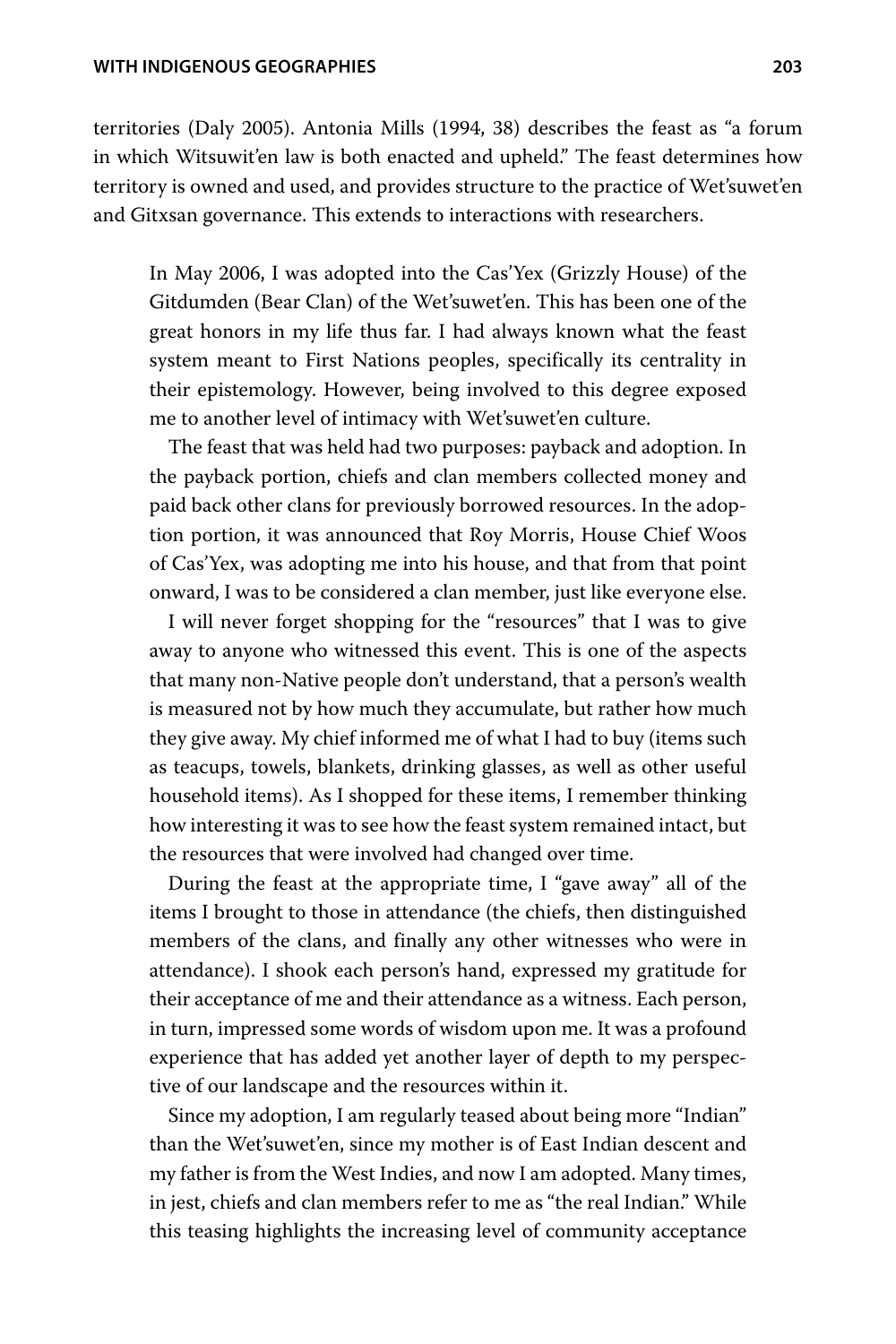of me, my inclusion into the community has heightened my sense of responsibility to ensure that the Wet'suwet'en are meaningfully involved in the resource management process.

#### **From Compartmentalization toward an Indigenized Interdisciplinarity**

CRM is governed predominantly by a universal approach that often is antithetical to a broader recognition of the depth of Indigenous cultural geographies. The particular temporal and geographic frames conventionally used to define Indigenous cultural heritage resources do not reflect Indigenous systems of knowing and being in the world. Instead they impose Western managerial frames grounded in a set of Eurocentric presumptions about progress in accordance with a presumed "linear movement of progress from an original, wild state to a developed, civilized and domesticated state" (Howitt and Suchet-Pearson 2006, 324).

Legislative definitions of cultural heritage in British Columbia's *Heritage Conservation Act* (1996) that protect those sites or artifacts in existence before 1846 reflect colonial, not Indigenous, timelines. The British and Americans signed the *Oregon Treaty* in 1846, delineating the boundary of a British territorial claim that extended to the west coast of North America. This year marks the assertion of Crown sovereignty over the territory that would become British Columbia. In the next century, the government sought to reconstruct Indigenous space through application of a colonial land policy that denied Aboriginal title and sought to restrict Indigenous peoples to reserves (Tennant 1990; Harris 2002). The Gitxsan and Wet'suwet'en peoples in the region, however, never consented to ceding sovereignty to the British in 1846 or the Dominion of Canada in subsequent years. While the government refused to make treaties with Indigenous peoples for the land and simply claimed jurisdiction over their territories, the Gitxsan and Wet'suwet'en maintained their relationships to their territories and continued to resist government impositions (Galois 1993; McDonald and Joseph 2000; P. D. Mills 2008). As a result of the continuity of their traditions, the necessity of predating the assertion of Crown sovereignty holds little relevance within Gitxsan and Wet'suwet'en frameworks for determining the importance of their cultural resources, and they do not recognize 1846 as relevant date to delineate their heritage resources.

The constrained and compartmentalized spatiality of dominant CRM practices often renders Indigenous geographies unintelligible, and further entrenches the gap between how Indigenous communities and CRM practitioners understand the meaning of cultural heritage resources. CRM works through a Cartesian cartography in which space can be segmented into a linear coordinate system. Within this paradigm, cultural sites become discrete and exclusive, and interconnections between sites and the larger cultural landscape are silenced (L. M. Johnson 2010;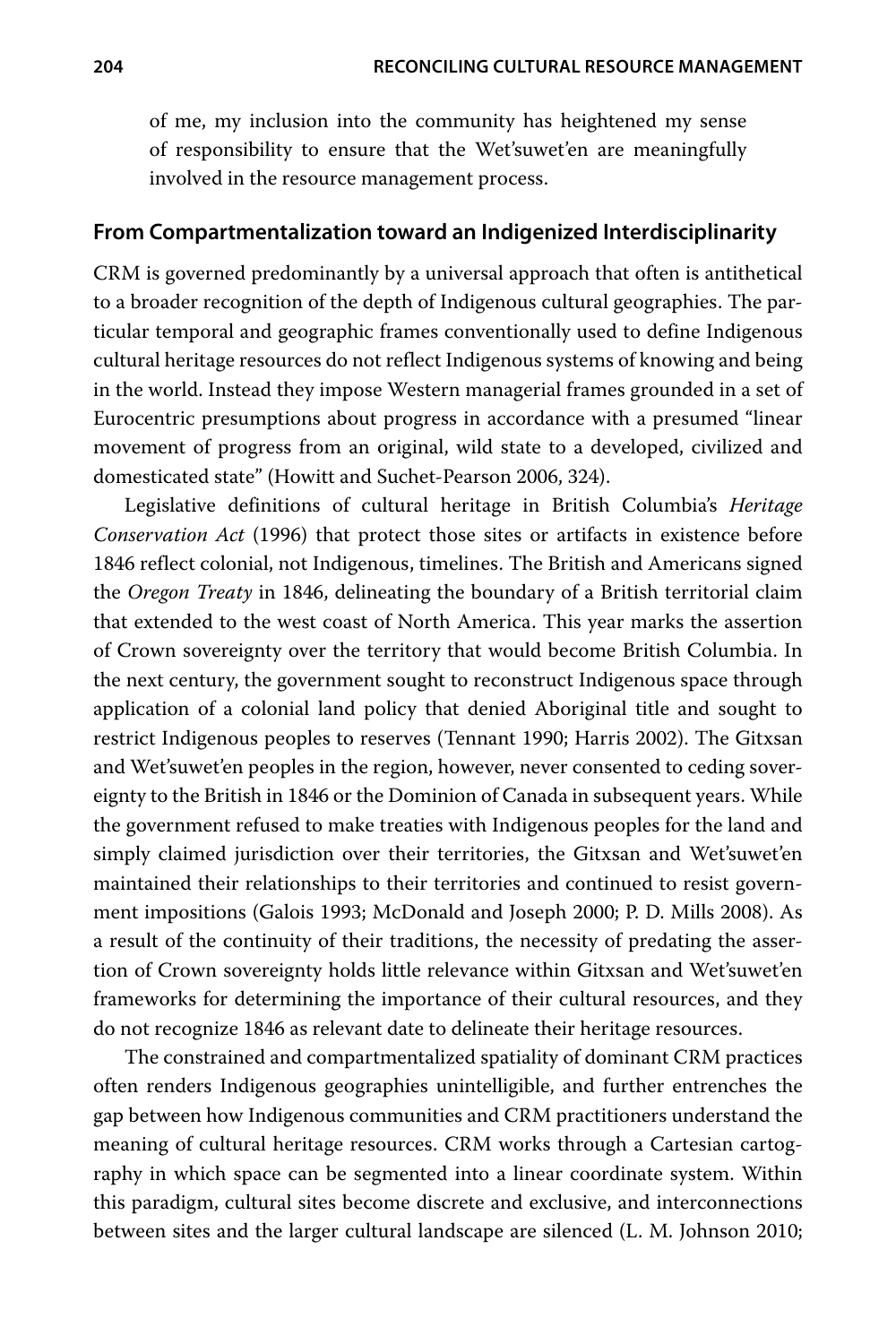Pearce and Louis 2008). Further, the reduction of cultural resources to material artifacts and features aggravates the segmentation of cultural spaces in CRM practice in BC. Prevailing CRM practices fail to account for the significance of intangibles such as sense of place in maintaining group traditions and identity, thereby neglecting the bodies of knowledge available through traditional knowledge. In neglecting the depth of Indigenous sense of place, conventional CRM practices often even misapprehend the cultural significance of material artifacts, features, and human remains. This is further aggravated by the often token and sometimes entirely nonexistent involvement of Indigenous communities in the management of their archaeological and other cultural heritage resources.

Developing multidisciplinary and community-based approaches to collaboration requires a major paradigm shift. Undoubtedly, there will be challenges to achieving these changes. Although the courts institutionalize a Eurocentric tradition of jurisprudence, they have recognized the salience of Indigenous knowledge and the need to reconcile Aboriginal rights and title with development (Persky 1998; Slattery 2006). By defending their territories and cultural resources through legal activism and direct action, Indigenous peoples have created new spaces of negotiation (Blomley 1996; Morris and Fondahl 2002). Furthermore, the academy has increasingly recognized the value of Indigenous knowledge and the need to develop holistic frameworks that transcend conventional disciplinary boundaries (Turner, Ignace, and Ignace 2000). Although limitations in cross-cultural understanding and community capacity still hinder the development of intercultural exchange, these constraints can be transcended by incorporating community capacity and cross-cultural education into CRM projects (J. T. Johnson, Louis, and Pramono 2006). Interdisciplinary models of community-based research mark the beginning of a paradigm shift, developing an integrated research program that recognizes the depth of Indigenous cultural attachments to place as well as the complexity and diversity of Indigenous cultures.

One of the worst things that can happen in a First Nation community is that their ancestors become unearthed.

Working with First Nations since 1993, I've encountered several situations where either industry or the government have inadvertently unearthed human remains. While non-Native perspectives may appreciate that it's unsettling for the community, unless they've lived in that community and understand the Indigenous worldview, they have no idea the profound, long-lasting impacts something like that can have on the community.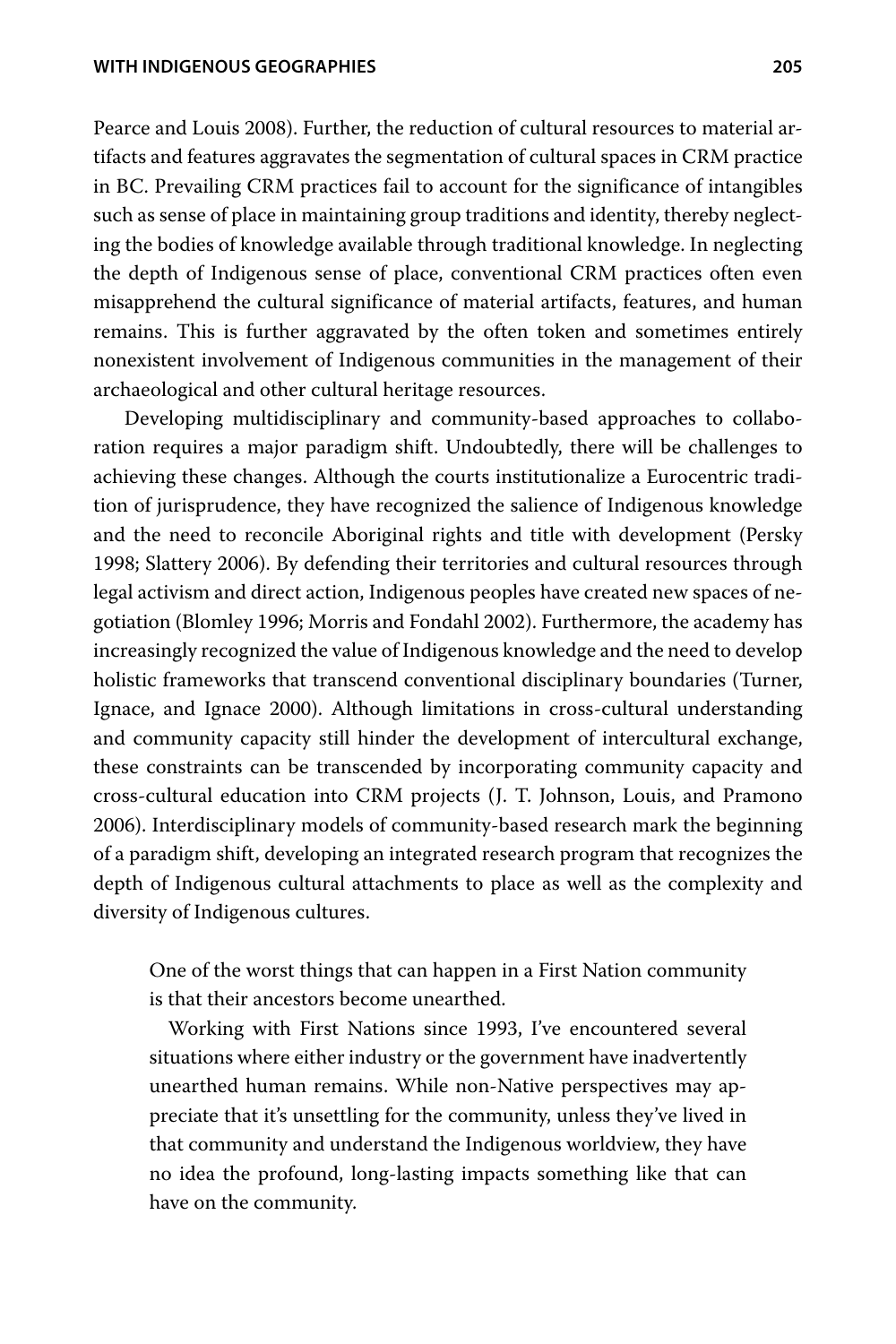In October of 2006, I received a phone call from Hagwilget Village Council, which represents and administers services to the mixed Gitxsan and Wet'suwet'en membership of their community. They told me that a developer had come to re-anchor some power poles and didn't consult with anyone. As a result, they came and dug a hole on the reserve in an area known to the community as a burial area. Not only that, it was in the immediate area where it is believed a great Wet'suwet'en prophet was buried generations ago. Any ten-year-old child in the community could have told them that this was not an area to dig holes.

Excavators unearthed the remains of an unknown number of individuals. Once that happened, they packed up their equipment and left. The First Nation community was left to deal with those remains.

The First Nation had no budget, no resources, no technical expertise, and no plan for something like this. Given the sensitive nature of the issue, it had to be dealt with immediately. The unearthed remains were put in the church and the hole was covered up. A tarp was put over the hole, and earth that had been removed was put over the tarp. That's where the situation sat for four years.

Since 2006, there's been significant unrest in the communityspiritual issues, an elevated number of suicides, elevated poverty and negative energy—and it's all been attributed to this event. There's no closure to it. The negotiations with the industry interests have been excruciatingly slow. No resources have been provided to the First Nation to manage the situation.

Hagwilget Village Council, however, has been proactive, working to develop tools that will express their concerns in a way that planners and officials with the utility will understand. We have produced a cultural impact assessment of the impact of accidentally unearthing human remains on the entire culture. In August of 2010, an interim burial ceremony was held in the Village of Hagwilget, where the unearthed human remains were temporarily buried in the church cemetery. Many community members and hereditary chiefs were in attendance, as was I. It was a highly emotional event which provided some temporary peace for community members. In 2011, a comprehensive cultural resource management initiative was performed, including an archaeological excavation. The purpose of this project was to recover and reunite the remains of these people, and to bring closure to those individuals who were involved in the initial disturbance, and to the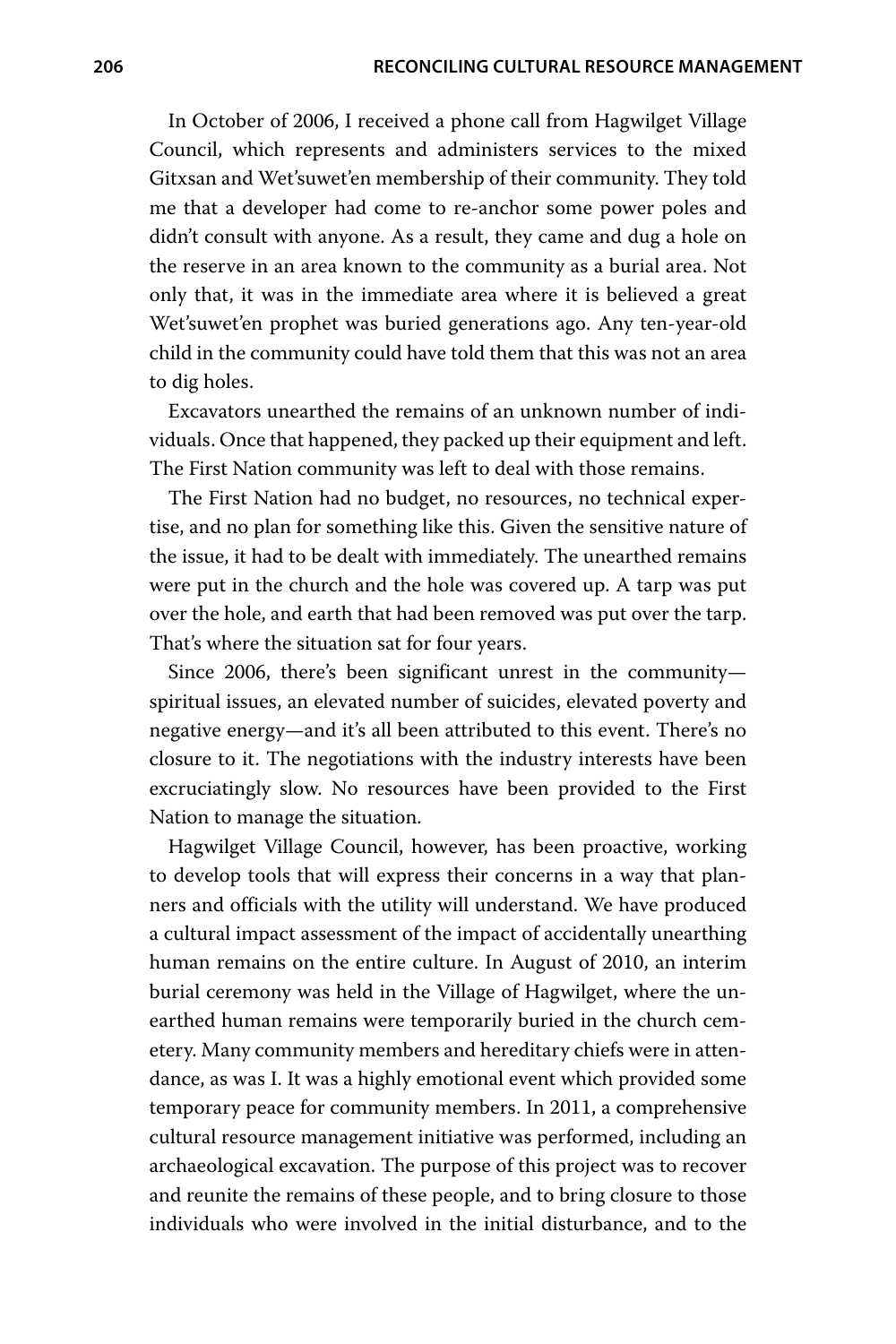community as a whole. At a later date, an all Clans feast will be held (which will require great resources) and much time to plan in a culturally appropriate manner.

#### **Reconciling CRM with the Depth of Indigenous Sense of Place**

Recognizing the vital subjective importance of place remains a central task to reconciling CRM with Indigenous cultural geographies. Cultural resource management needs to recognize space not simply as a container but also as a constitutive element in human experience and social relations. Place exists in between the material and subjective, and serves an important role in the construction of identity as a subjective and embodied experience. The loss of this distinct sense of place can have significant impact on individuals and communities with such connections. J. E. Windsor and J. A. McVey (2005) describe how large-scale hydroelectric projects have contributed to the loss of place and identity for Indigenous peoples. Using the case of the Cheslatta T'en, whose reserves were flooded by the construction of the Kinney Dam, the authors expose how the government prioritized the private hydroelectric demands of the Aluminum Company of Canada (Alcan) and the possibilities for development and jobs over the traditional sustainable livelihoods of the Cheslatta T'en. The flooding dispossessed the Cheslatta of their traditional lands and annihilated culturally important sites, including churches and cemeteries, resulting in marked increases of socioeconomic, mental health, and addictions problems. People committed suicide in the aftermath of their dispossession, but the hurt transmitted down the generations. "By 1990, alcohol use amongst the Cheslatta had reached epidemic proportions and welfare dependency was 95%" (Windsor and McVey 2005, 157). Describing the impact of alienation from the land from an Indigenous perspective, Clarkson, Morrisette, and Regallet (1992, 5) write, "When we begin to separate ourselves from that which sustains us, we immediately open up the possibility of losing understanding of our responsibility and our kinship to the earth." In failing to respect and protect material and intangible relationships to place, the current CRM process is inherently flawed, both conceptually and in practice.

In order to protect the land and its vital connections to Indigenous culture and identity, research needs to recognize the integral connection between Indigenous culture and the land, and refuse the separation of cultural and natural resources. Any development that transforms the environment in the territory also affects Indigenous cultural resources. Furthermore, research must recognize the continuity and vitality of Indigenous heritage resources, and reject the colonial framing of Indigenous peoples as an anachronism within the time-space of the Canadian state through the legislated imposition of specific dates delineating heritage resources.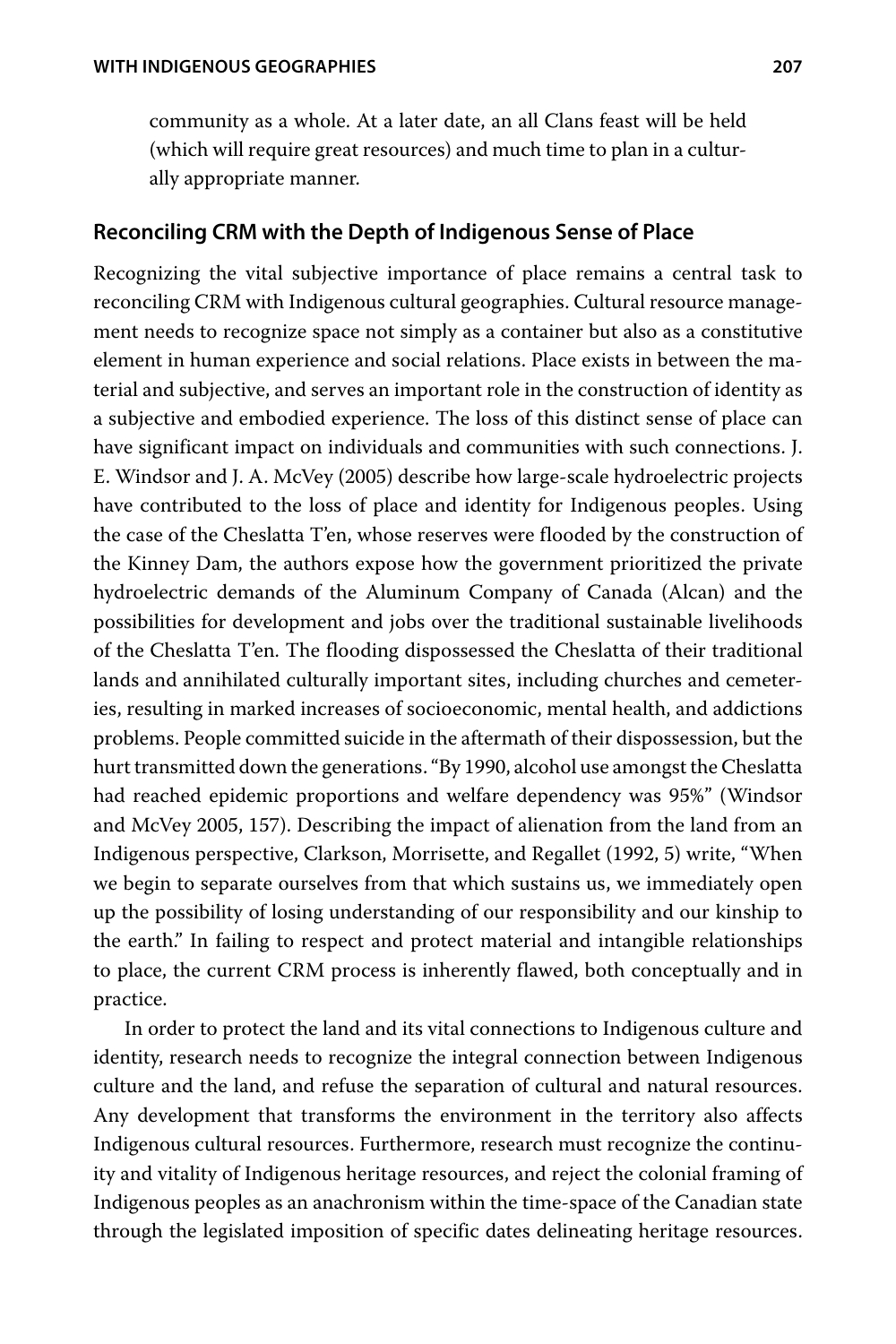Maintaining connections to the land reflects the centrality of the land to traditional forms of Indigenous education (Marker 2006). Cultural heritage sites also serve as evidence of Indigenous historical use and occupancy of their territories, backing claims in Canadian courts and verifying distinctive Indigenous oral histories and laws.

It is necessary to recognize the integrity of Indigenous traditional territories as an interconnected whole. Researchers need to emphasize the interconnection of multiple facets of Indigenous geographies as encompassing the spiritual, emotional, historic, practical, legal, educational, cultural, and economic realms. An integral component of all of these connections is the sense of place embedded in all these forms of a connectivity that defines and distinguishes Indigenous relationships to their territories.

Recognizing the importance of both tangible and intangible relationships to place within CRM contributes to registering the ways in which the land is a cultural resource for Indigenous communities. Archaeological sites are but a small subset of the important cultural resources that Indigenous peoples derive from their lands. CRM practitioners must attempt to gauge the impacts of proposed developments on Indigenous sense of place. CRM practitioners have too frequently avoided place as a concept, thus evading the psychological, cultural, and environmental components in favor of more empirical, quantifiable research. But this fails to account for the substantial impacts development may bring to Indigenous ways of being in the world.

In 2006, I was asked by the provincial government's lands agency to participate in a sustainable resource management planning process. By this time, I had developed a reputation. In addition to anthropological work with industry, government, and academia, people knew that I had worked within a First Nation organization in the past and had been adopted into the Wet'suwet'en Bear Clan.

The government was negotiating the management of the Gitanyow traditional territory. Forestry licensees wanted to develop much of that territory, while conversely, the Gitanyow wanted to conserve and preserve much of that territory for cultural reasons. I was tasked with assessing the situation to find some common ground moving forward. I interviewed both sides to understand their perspectives and produced an assessment stating that the Gitanyow people needed to articulate their cultural interests in the form of a policy so everyone could make informed decisions. That's how the Gitanyow Cultural Heritage Resources Management Policy started.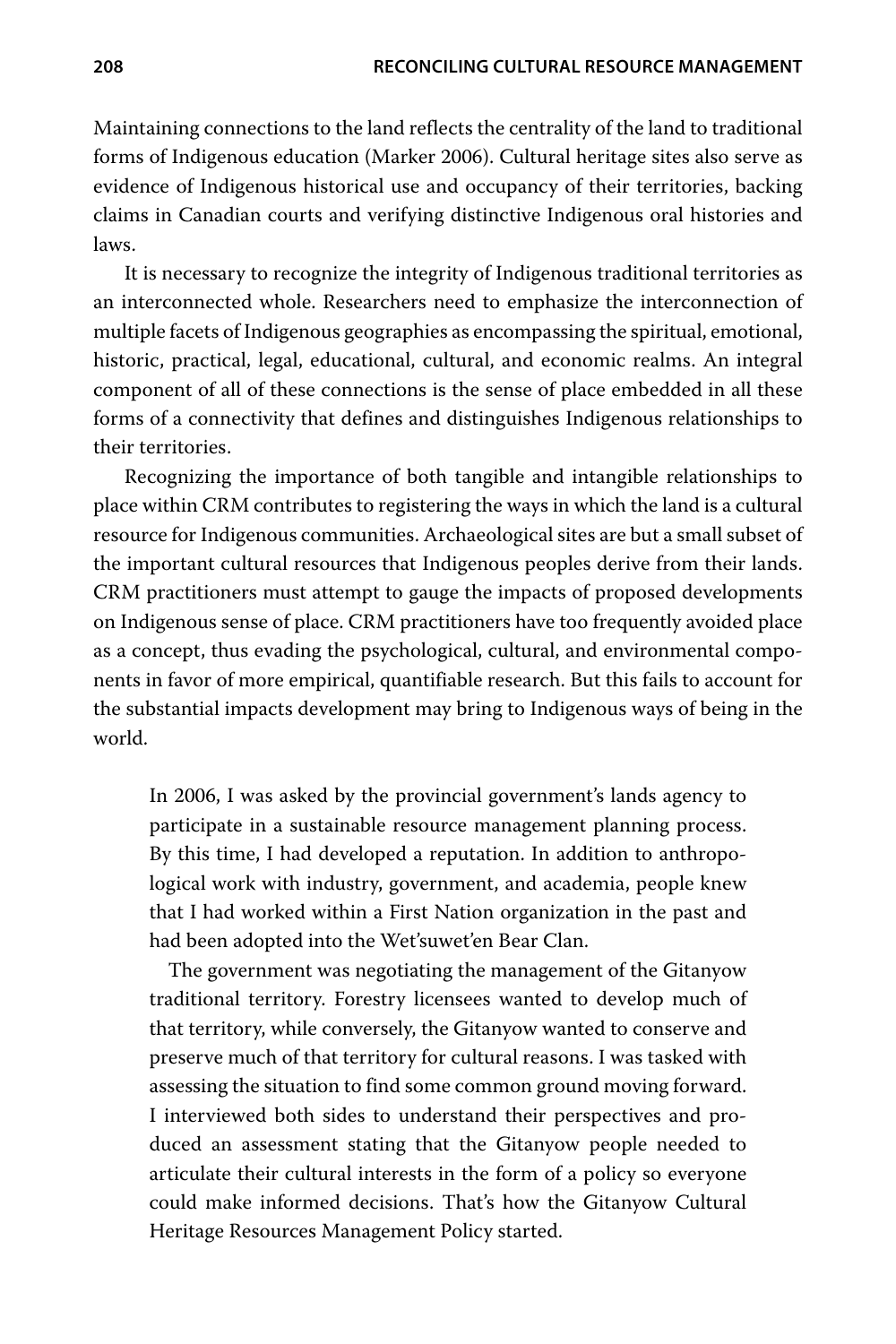Developing the policy took almost two years. Working as an independent contractor for the Office of the Gitanyow Hereditary Chiefs on the policy, I had to develop a relationship of trust with the Gitanyow. We didn't rush that relationship. They were very encouraged by my previous work with other First Nations, particularly the Wet'suwet'en. Over time I was trusted more and more. For example, I was given some "Indian Hellebore" or "Melgwasxw" as a gift by a hereditary chief to keep bad energy and spirits away from me and my family. This was indeed a symbol of trust, and with it came an increased sense of responsibility on my part.

With that trust, I was able to work with a team of consultants to get their cultural heritage concerns meaningfully represented in a policy format. All of the members of this policy team had earned the trust of the Gitanyow. We lived in nearby communities and had worked with local First Nations for years. We were part of the community.

The team worked in a collaborative relationship with the Gitanyow hereditary chiefs. They shared their cultural information and concerns with us, and we worked to articulate their concerns in a format legible to industry and government officials. Working to bridge Western and Indigenous perspectives, we produced a document that represents the Gitanyow interests for cultural resource management. While expressing Gitanyow concerns in a format familiar to Western resource managers, the policy also powerfully articulates the necessity of recognizing that natural resources are cultural resources, and cultural experts need to be involved in resource management to account for the importance of tangible and intangible relationships to place.

Since it was unveiled in its complete form in 2009, several First Nations have adopted components of the management policy and fit it to their specific contexts. While the document provides clarity and certainty for industry and government as to what the Gitanyow value, their formal acceptance of this document is still being negotiated. But the process constructed a tangible policy that increases Gitanyow influence over the management of their resources.

The Western resource management process, which compartmentalizes the Indigenous worldview into components such as cultural heritage, fisheries, wildlife, and socioeconomic measures, has forced Indigenous peoples and some consulting archaeologists to address epistemological issues (Budhwa 2005; Howitt 2001).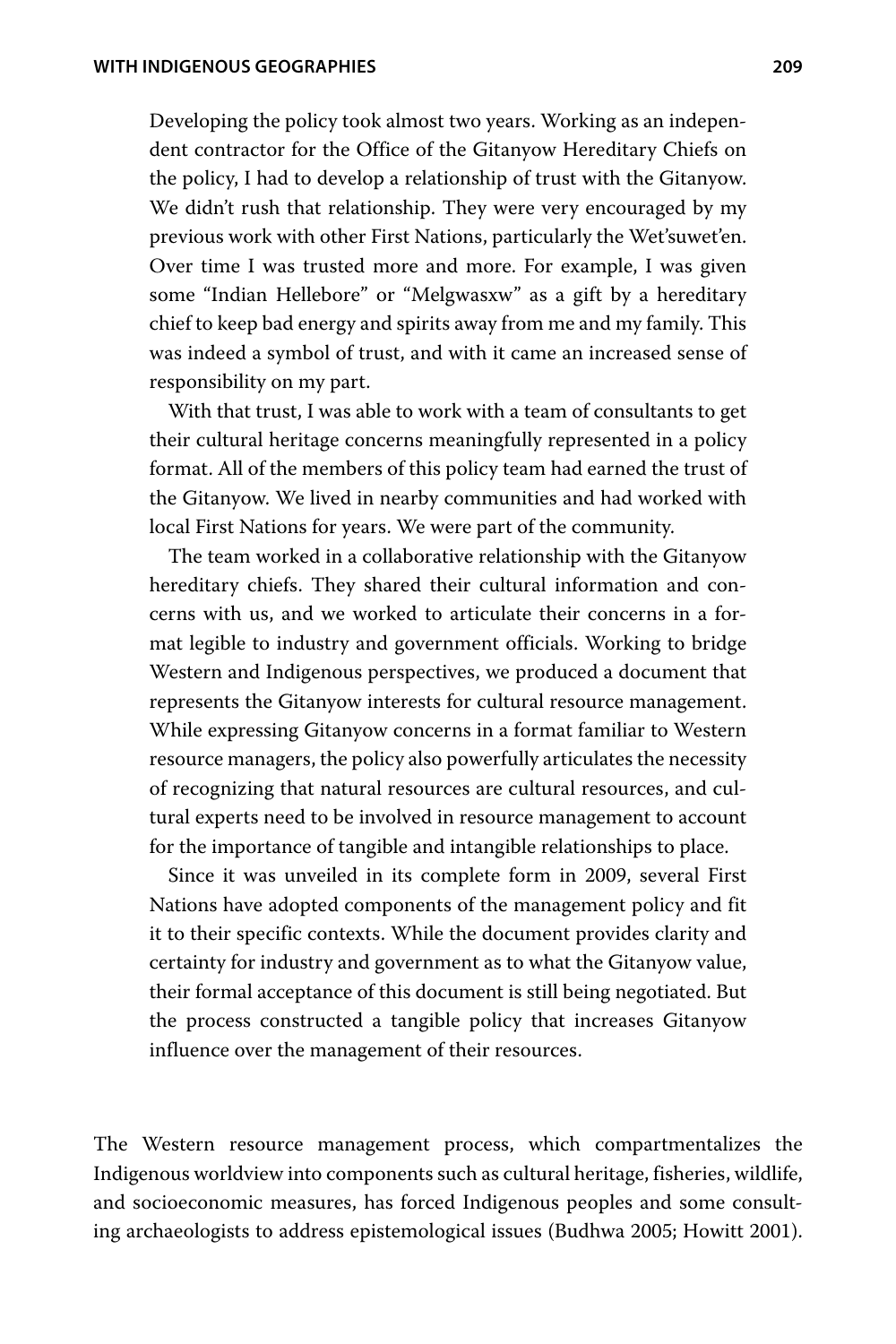Foundational concepts to resource management, including the notion of management itself, are embedded within Western frameworks that separate humans from the environment and assume the inevitability of progress and development (Howitt and Suchet-Pearson 2006). However, archaeologists are working increasingly with anthropologists, geographers, and other social scientists to develop new interdisciplinary perspectives that recognize the interconnections between culture and nature and register the continuity of heritage into the present. Indigenous communities' participation in research has been key to the construction of new cross-cultural research practices that attempt to place Western research in dialogue with Indigenous knowledge systems. This productive exchange is evident in the development of new approaches to cultural resource management. Through Indigenous-academic collaborations, research has developed an increasingly holistic approach. This clearly demonstrates an evolution from interpretations of the past based predominantly on material remains to ones that value multiple lines of inquiry and evidence. However, until the resource management system genuinely attempts to understand Indigenous epistemologies and ontologies, management processes and policies will not be appropriate for or acceptable to the Indigenous peoples who are affected. Without this awareness, the overall CRM process will continue to be flawed, and Indigenous peoples will continue to respond to and resist its shortcomings.

Although there is a tendency to look toward the development of new institutions as the solution to difficult relations between Indigenous and non-Indigenous peoples, our experiences of cultural immersion and cross-cultural education highlight that changing the dynamic begins by building better relationships and recognizing the cultural institutions that already exist in Indigenous communities. Researchers and officials grounded in Western institutions need to develop better baseline cross-cultural understanding. Moving meetings outside office buildings in major cities such as Vancouver or Victoria is a significant gesture, as cross-cultural understanding often begins with simply spending time in the community and on the land. Being on the land with elders highlights the importance of listening rather than constantly working with a set agenda. Furthermore, being on the land and visiting the territory with Indigenous knowledge holders exposes outsiders to the relationships that inform Indigenous epistemologies and ontologies. Similarly, recognizing the importance of traditional cultural institutions, such as the feasts, by attending and offering financial support can significantly improve relations. Researchers must be grounded and experienced in the geographic region, not just the academic discipline, to fully understand the culture, the people, and their landscape. There is no substitute for experience on the territories. Such experience forms the foundation for meaningful personal relationships between Indigenous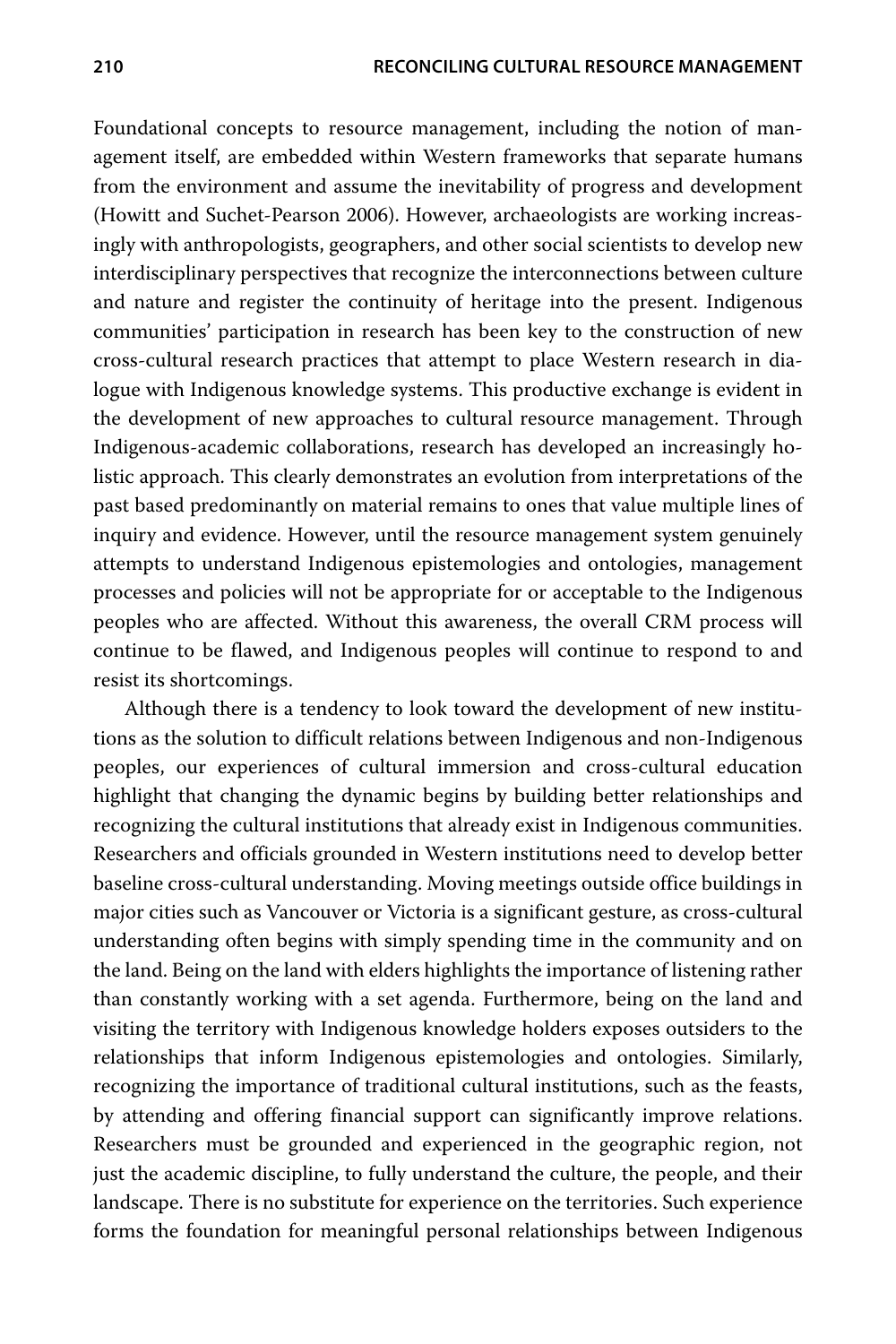#### **WITH INDIGENOUS GEOGRAPHIES 211**

and non-Indigenous peoples. Researchers attempting to work with an Indigenous people or within an Indigenous people's traditionally claimed territory must be responsive to the unique relationship and responsibilities to place of those people.

There is no universal template for a solution, but rather a need to develop diverse approaches that respect the unique cultural traditions and cultural protocols of different Indigenous communities. Within various Indigenous communities and nations, communities may desire different forms of representation, and cultural management processes need to be attentive to the different levels of administrative, traditional, and treaty governance that communities may favor. Although studies often include token Indigenous participation, it is necessary to understand how Indigenous communities are organized to identify the appropriate knowledge holders.

The colonial history of underdevelopment and dispossession has also left many communities without adequate financial, technical, and cultural capacity. Gaps between the educational attainment of First Nations community members and the general Canadian population remain significant (Clement 2009). It is necessary to integrate capacity building into CRM processes, developing skills and institutional competence in the community through research projects. Researchers need to work to empower communities with critical knowledge of Western knowledge systems so they can make informed choices about CRM processes (J. T. Johnson, Louis, and Pramono 2006).

Interdisciplinary and community-based work in CRM presents the opportunity to develop new paradigms that recognize the depth of Indigenous cultural attachments to place and the complexity and diversity of Indigenous cultures. Although such approaches would certainly be considered daunting by the resource management industry, the qualitative and contextual sensitivities of interpretive social science methodologies are paramount to the accuracy and integrity of cultural resource management. Continuing to redefine CRM can broaden the work of consulting archaeologists in collaboration with other social scientists and Indigenous community members to recognize the importance of the relationships at the center of Indigenous cultural identity.

#### **Acknowledgments**

We dedicate this chapter to the memory of Roy Morris (Chief Woos), who held a wealth of knowledge on Wet'suwet'en traditions and worked through his life to ensure the transmission of this knowledge to future generations of not only Wet'suwet'en people but also their Canadian neighbors. We also thank all of the other First Nations people and communities with whom we work every day—we consider them all contributors to this essay. Research for this essay was funded in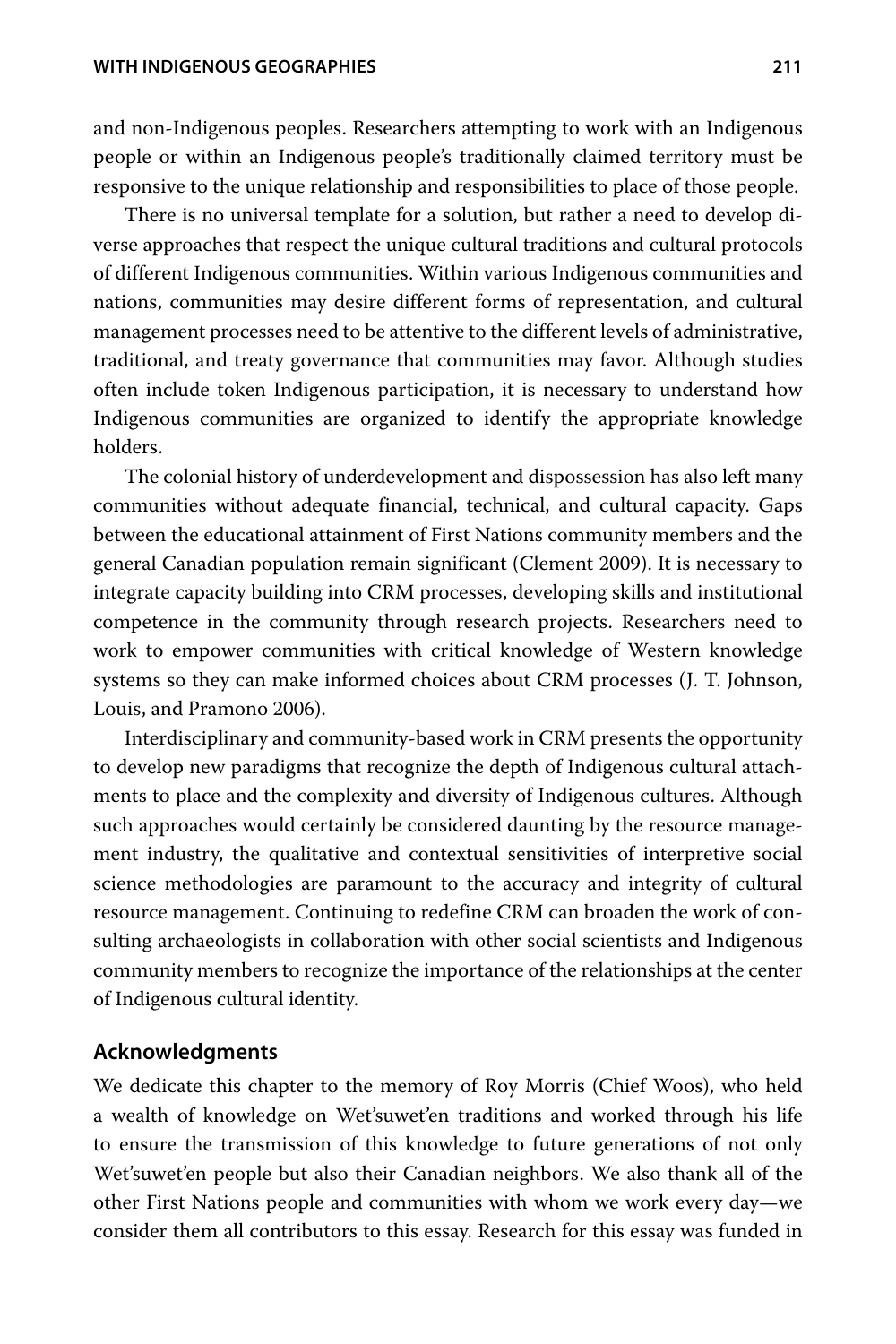part by a Canada Graduate Scholarship from the Social Sciences and Humanities Research Council. Thanks also go to the editors and the anonymous reviewers for their invaluable feedback on earlier drafts of this essay.

#### **References**

- Assembly of First Nations. 1993. *Reclaiming Our Nationhood: Strengthening Our Heritage.* Prepared for the Royal Commission on Aboriginal Peoples. Ottawa.
- Battiste, M., ed. 2000. *Reclaiming Indigenous Voice and Vision*. Vancouver: University of British Columbia Press.
- Blomley, N. 1996. "Shut the Province Down: First Nations Blockades in British Columbia, ow*BC Studies,* no. 111, 5–35.
- Braun, B. 1997. "Buried Epistemologies: The Politics of Nature in (Post)colonial British Columbia." Annals of the Association of American Geographers 87 (1): 3–31.
- Budhwa, R. 2002. *Correlations between Catastrophic Paleoenvironmental Events and Native Oral Traditions of the Pacific Northwest*. Burnaby, BC: Simon Fraser University.
- -. 2005. "An Alternate Model for First Nations Involvement in Resource Management Archaeology." Canadian Journal of Archaeology 29 (1): 20-45.
- Chamberlin, J. E. 2000. "From Hand to Mouth: The Postcolonial Politics of Oral and Written Traditions." In Reclaiming Indigenous Voice and Vision, edited by M. Battiste, 124–41. Vancouver: University of British Columbia Press.
- Clarkson, L., V. Morrissette, and G. Regallet. 1992. *Our Responsibility to the Seventh Generation: Indigenous Peoples and Sustainable Development*. Winnipeg: International Institute for Sustainable Development.
- Clement, J. 2009. "University Attainment of the Registered Indian Population, 1981–2006." In *Aboriginal Education,* edited by J. P. White, J. Peters, D. Beavon, and N. Spence, 69–106. Toronto: Thompson Education Publishers.
- Daly, R. 2005. *Our Box Was Full: An Ethnography for the Delgamuukw Plaintiffs*. Vancouver: University of British Columbia Press.
- Delgam Uukw (K. Muldoe). 1992. "Delgam Uukw Speaks." In *The Spirit in the Land: Statements of the Gitksan and Wet'suwet'en Hereditary Chiefs in the Supreme Court of British Columbia, 1987–1990,* edited by Gisday Wa Delgam Uukw, 7–9. Gabriola, BC: Reflections.
- Fuller, R. 2011. "Consultation in Cultural Resource Management: An Indigenous Perspective." In A Companion to Cultural Resource Management, edited by T. F. King, 373-84. Oxford: Wiley-Blackwell.
- Galois, R. 1993. "The History of the Upper Skeena Region, 1850 to 1927." Native Studies *Review* 9 (2): 113–83.
- Garroutte, E. M. 2003. *Real Indians: Identity and the Survival of Native America*. Berkeley: University of California Press.
- Harris, Cole. 2002. *Making Native Space: Colonialism, Resistance, and Reserves in British Columbia*. Vancouver: University of British Columbia Press.
- Henderson, J. Y. 2000. "Ayukpachi: Empowering Aboriginal Thought." In *Reclaiming Indigenous Voice and Vision,* edited by M. Battiste, 248–78. Vancouver: University of British Columbia Press.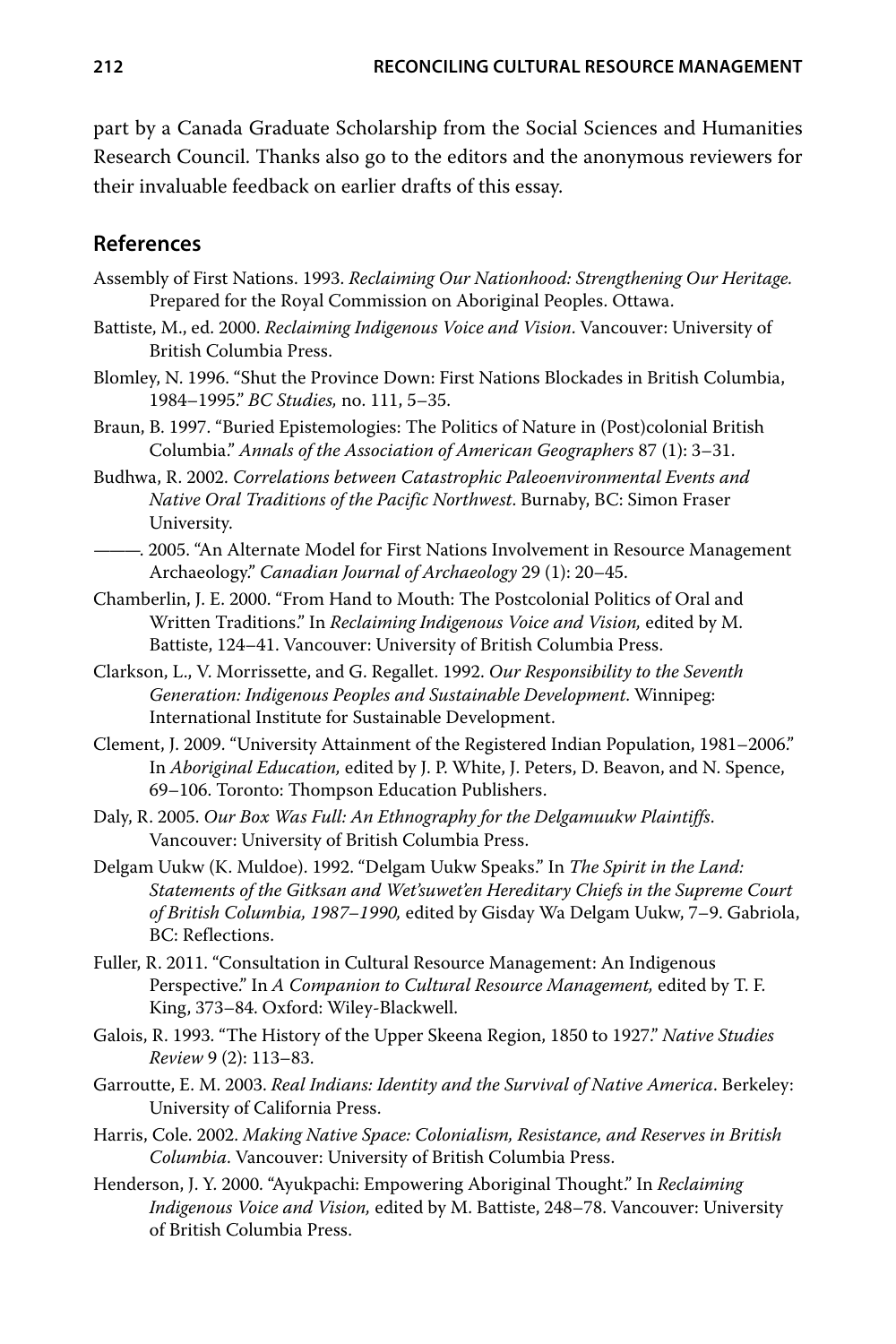#### **WITH INDIGENOUS GEOGRAPHIES 213**

- *First Nations Jurisprudence and Aboriginal Rights: Defining the Just Society*. Saskatoon: Native Law Centre.
- Howitt, Richard. 2001. *Rethinking Resource Management: Justice, Sustainability, and Indigenous Peoples*. London: Routledge.
- Howitt, Richard, and Sandra Suchet-Pearson. 2006. "Rethinking the Building Block: Ontological Pluralism and the Idea of 'Management." Geografiska Annaler-*Series B: Human Geography* 88 (3): 323–35.
- Johnson, J. T., R. P. Louis, and A. H. Pramono. 2006. "Facing the Future: Encouraging Critical Cartographic Literacies in Indigenous Communities." ACME 4 (1): 80–98.
- Johnson, J. T., and B. Murton. 2007. "Re/placing Native Science: Indigenous Voices in Contemporary Constructions of Nature." Geographical Research 45 (2): 121-29.
- Johnson, L. M. 2010. *Trail of Story, Traveller's Path: Reflections on Ethnoecology and Landscape.* Edmonton, AB: Athabasca University Press.
- Klassen, M. A., R. Budhwa, and R. Reimer. 2009. "First Nations, Forestry, and the Transformation of Archaeological Practice in British Columbia, Canada." *Heritage Management* 2 (2): 199–238.
- Koster, R., K. Baccar, R. H. Lemelin. 2012. "Moving from Research on, to Research with and for Indigenous Communities: A Critical Reflection on Community-Based Participatory Research." Canadian Geographer 56 (2): 195–210.
- Kuokkanen, R. 2007. *Reshaping the University: Responsibility, Indigenous Epistemes and the Logic of the Gift*. Vancouver: University of British Columbia Press.
- Louis, R. P. 2007. "Can You Hear Us Now? Voices from the Margin: Using Indigenous Methodologies in Geographic Research." Geographical Research 45 (2): 130-39.
- Marker, M. 2006. "After the Makah Whale Hunt: Indigenous Knowledge and Limits to Multicultural Discourse," *Urban Education* 41 (5): 482–505.
- Martindale, A. R. C., and S. Marsden. 2003. "Defining the Middle Period (3500 BP to 1500 BP) in Tsimshian History through a Comparison of Archaeological and Oral 3FDPSETw*BC Studies,* no. 138/9, 13–50.
- McDonald, J. A., and J. Joseph. 2000. "Key Events in the Gitksan Encounter with the Colonial World." In Potlatch at Gitsegukla: William Beynon's 1945 Field Notebooks, edited by M. Anderson and M. Halpin, 193–214. Vancouver: University of British Columbia Press.
- Milligan, R., and T. McCreary. 2011. "Inscription, Innocence, and Invisibility: Early Contributions to the Discursive Formation of North in Samuel Hearne's *A Journey*  to the Northern Ocean." In Rethinking the Great White North: Race, Nature and the *Historical Geographies of Whiteness in Canada,* edited by A. Baldwin, L. Cameron, and A. Kobayashi, 147–68. Vancouver: University of British Columbia Press.
- Mills, A. 1994. *Eagle Down Is Our Law: Witsuwit'en Law, Feasts, and Land Claims*. Vancouver: University of British Columbia Press.
- Mills, P. D. 2008. *For Future Generations: Reconciling Gitxsan and Canadian Law*. Saskatoon: Purich Publishing.
- Morris, P., and G. Fondahl. 2002. "Negotiating the Production of Space in Tl'azt'en Territory, Northern British Columbia." Canadian Geographer 46 (2): 108-25.
- Nicholas, G. P. 2006. "Decolonizing the Archaeological Landscape." American Indian *Quarterly* 30 (3/4): 350–80.